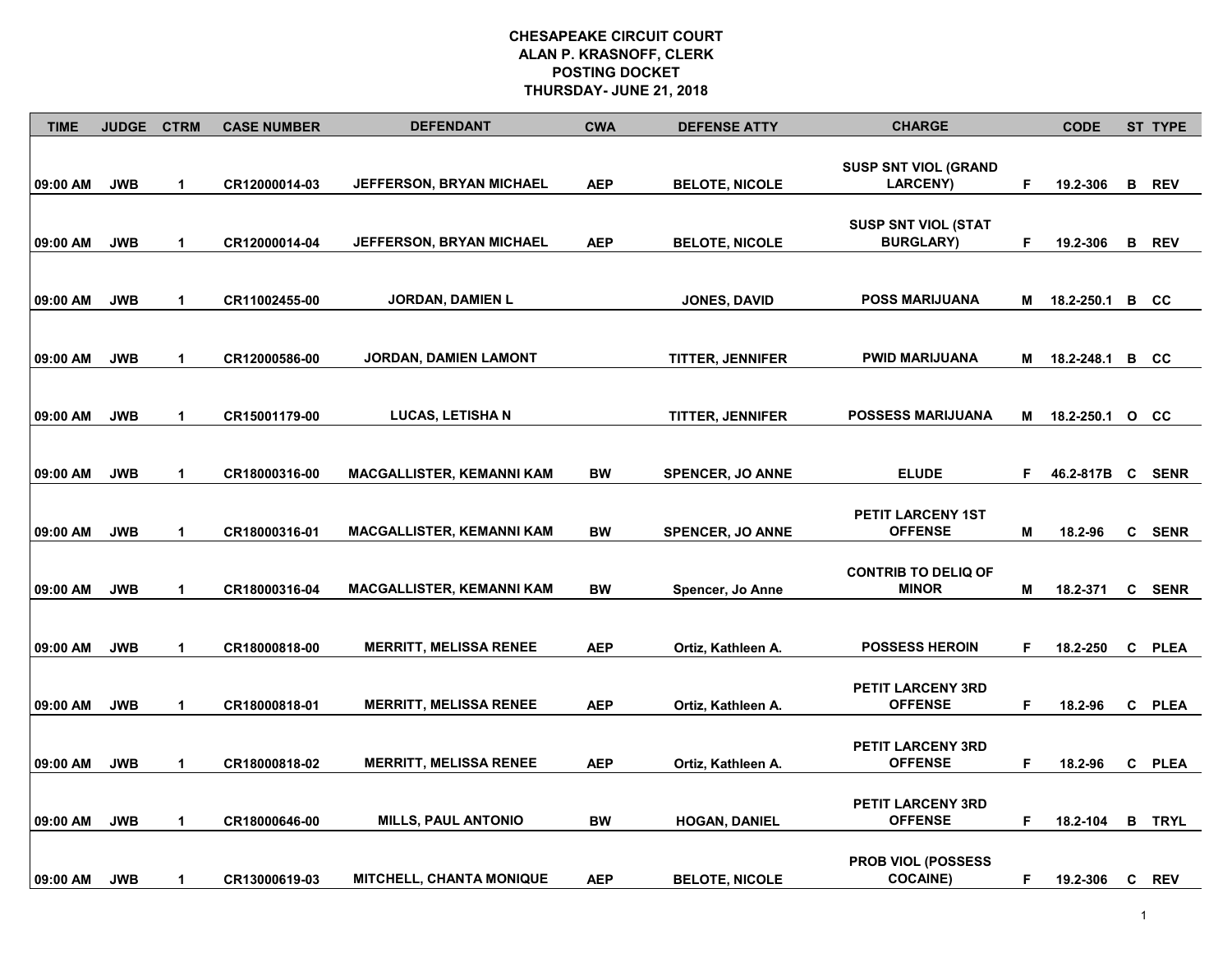| <b>TIME</b> | <b>JUDGE</b> | <b>CTRM</b>          | <b>CASE NUMBER</b> | <b>DEFENDANT</b>                | <b>CWA</b> | <b>DEFENSE ATTY</b>    | <b>CHARGE</b>                                |    | <b>CODE</b>        |              | ST TYPE       |
|-------------|--------------|----------------------|--------------------|---------------------------------|------------|------------------------|----------------------------------------------|----|--------------------|--------------|---------------|
| 09:00 AM    | <b>JWB</b>   | $\mathbf{1}$         | CR18000817-00      | <b>VAUGHN, STEVEN ANTWAN</b>    | <b>BW</b>  | <b>HAMLIN, JASON L</b> | <b>POSSESS COCAINE</b>                       | F. | 18.2-250           | C            | <b>TRYL</b>   |
|             |              |                      |                    |                                 |            |                        |                                              |    |                    |              |               |
|             |              |                      |                    |                                 |            |                        |                                              |    |                    |              |               |
| 09:00 AM    | <b>JWB</b>   | $\mathbf{1}$         | CR18000817-01      | <b>VAUGHN, STEVEN ANTWAN</b>    | <b>BW</b>  | <b>HAMLIN, JASON L</b> | <b>FALSE ID</b>                              | Μ  | 19.2-82.1 C TRYL   |              |               |
|             |              |                      |                    |                                 |            |                        |                                              |    |                    |              |               |
|             |              |                      |                    |                                 |            |                        |                                              |    |                    |              |               |
| 09:00 AM    | <b>JWB</b>   | $\mathbf 1$          | CR18000819-00      | <b>WISE, CHRISTOPHER GASTON</b> | <b>AEP</b> | <b>FORSTIE, AARON</b>  | <b>POSS HEROIN</b>                           | F. | 18.2-250           |              | C TRYL        |
|             |              |                      |                    |                                 |            |                        | <b>POSS DRUG</b>                             |    |                    |              |               |
| 09:00 AM    | <b>JWB</b>   | $\mathbf 1$          | CR18000819-01      | <b>WISE, CHRISTOPHER GASTON</b> | <b>AEP</b> | <b>FORSTIE, AARON</b>  | <b>PARAPHERNALIA</b>                         | М  | 54.1-3466 C TRYL   |              |               |
|             |              |                      |                    |                                 |            |                        |                                              |    |                    |              |               |
|             |              |                      |                    |                                 |            |                        |                                              |    |                    |              |               |
| 09:00 AM    | <b>JWB</b>   | $\blacktriangleleft$ | CR18000819-02      | <b>WISE, CHRISTOPHER GASTON</b> | <b>AEP</b> | <b>FORSTIE, AARON</b>  | <b>POSSESS FENTANYL</b>                      | F. | 18.2-250           |              | C TRYL        |
|             |              |                      |                    |                                 |            |                        |                                              |    |                    |              |               |
| 09:00 AM    | <b>JWB</b>   | $\mathbf{1}$         | CR18000819-03      | <b>WISE, CHRISTOPHER GASTON</b> | <b>AEP</b> | <b>FORSTIE, AARON</b>  | <b>POSSESS</b><br><b>METHAMPHETAMINE</b>     | F. | 18.2-250           | C            | <b>TRYL</b>   |
| 9:00 AM     | <b>FBL</b>   | $\mathbf{3}$         | CR17002184-01      | <b>DAVIS, ANDREW GEOFFREY</b>   | <b>AHM</b> | <b>KOZAK, WARREN D</b> | DRIVE ON SUSP; ALCOHOL                       | M  | 18.2-272           | в            | <b>SENR</b>   |
|             |              |                      |                    |                                 |            |                        | <b>RELATED</b>                               |    |                    |              |               |
|             |              |                      |                    |                                 |            |                        |                                              |    |                    |              |               |
| 09:00 AM    | <b>FBL</b>   | $\mathbf{3}$         | CR17002111-00      | <b>DAVIS, ANDREW GEOFREY</b>    | <b>AHM</b> | KOZAK, WARREN D        | <b>POSSESS</b><br><b>METHAMPHETAMINE</b>     | F. | 18.2-250           | B            | <b>SENR</b>   |
|             |              |                      |                    |                                 |            |                        |                                              |    |                    |              |               |
| 09:00 AM    | <b>FBL</b>   | $\mathbf{3}$         | CR18000814-00      | <b>HILL, PAMELA MARIE</b>       | <b>DRT</b> | <b>MUSSONI, ERIK</b>   | <b>GRAND LARCENY</b>                         | F. | 18.2-95            | $\mathbf{c}$ | <b>PLEA</b>   |
|             |              |                      |                    |                                 |            |                        |                                              |    |                    |              |               |
|             |              |                      |                    |                                 |            |                        |                                              |    |                    |              |               |
| 09:00 AM    | <b>FBL</b>   | $\mathbf{3}$         | CR18000814-01      | <b>HILL, PAMELA MARIE</b>       |            |                        |                                              |    |                    |              |               |
|             |              |                      |                    |                                 |            |                        | <b>STOLEN PROPERTY</b>                       |    |                    |              |               |
|             |              |                      |                    |                                 | <b>DRT</b> | <b>MUSSONI, ERIK</b>   | <b>WINTENT SELL</b>                          | F. | 18.2-108.01 C PLEA |              |               |
|             |              |                      |                    |                                 |            |                        |                                              |    |                    |              |               |
| 09:00 AM    | <b>FBL</b>   | $\mathbf{3}$         | CR18000814-02      | <b>HILL, PAMELA MARIE</b>       | <b>DRT</b> | <b>MUSSONI, ERIK</b>   | <b>OBTAIN MONEY FALSE</b><br><b>PRETENSE</b> | М  | 18.2-178           |              | C PLEA        |
|             |              |                      |                    |                                 |            |                        |                                              |    |                    |              |               |
|             |              |                      |                    |                                 |            |                        | <b>OBTAIN MONEY FALSE</b>                    |    |                    |              |               |
| 09:00 AM    | <b>FBL</b>   | $\mathbf{3}$         | CR18000814-03      | <b>HILL, PAMELA MARIE</b>       | <b>DRT</b> | <b>MUSSONI, ERIK</b>   | <b>PRETENSE</b>                              | М  | 18.2-178           |              | C PLEA        |
|             |              |                      |                    |                                 |            |                        |                                              |    |                    |              |               |
|             |              |                      |                    |                                 |            |                        |                                              |    |                    |              |               |
| 09:00 AM    | <b>FBL</b>   | 3                    | CR18000743-00      | <b>JONES, RASHAAD AARON</b>     | <b>AHM</b> | <b>FORSTIE, AARON</b>  | <b>BREAK &amp; ENTER</b>                     | F. | 18.2-91            |              | <b>B</b> TRYL |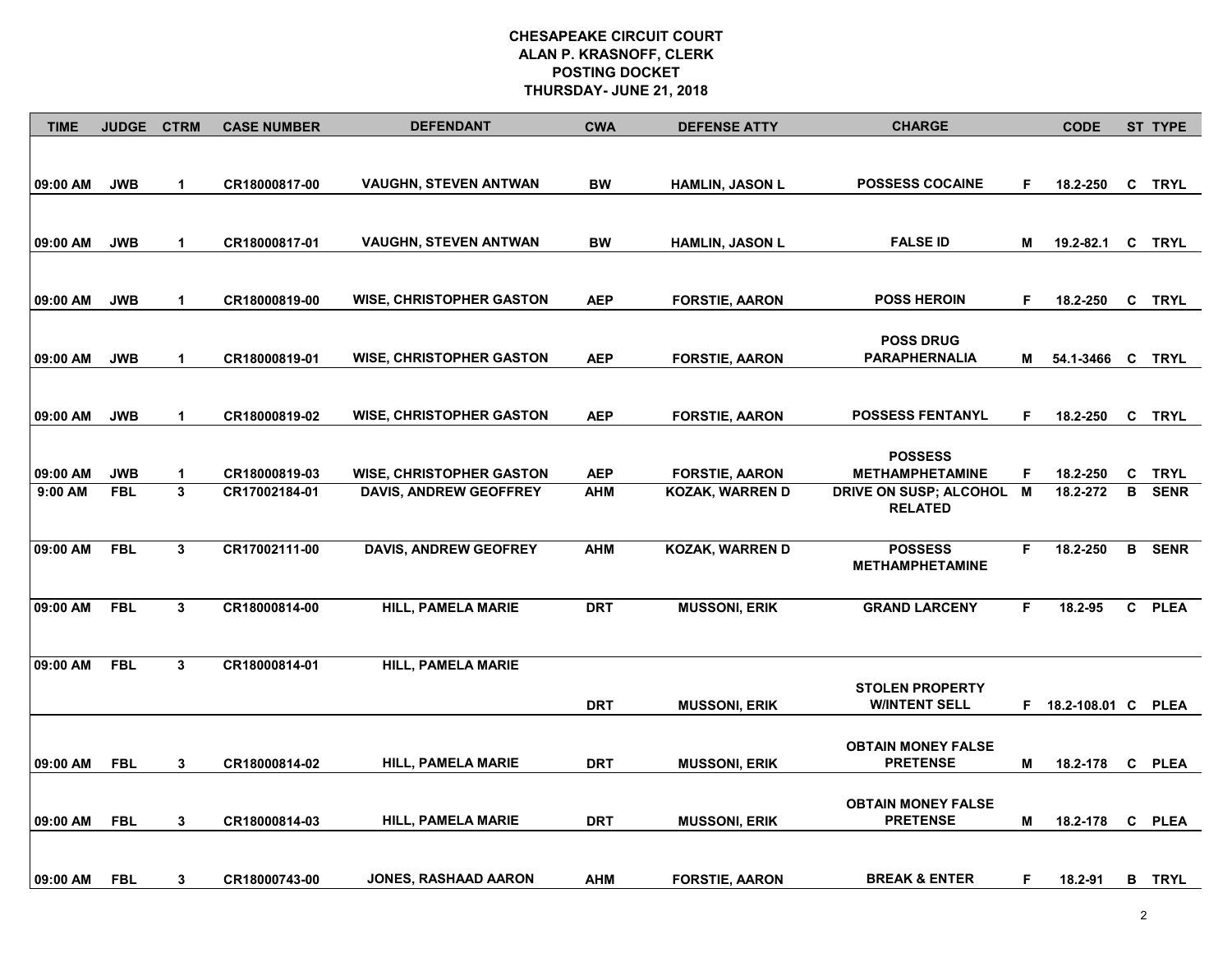| <b>TIME</b> | <b>JUDGE</b> | <b>CTRM</b>  | <b>CASE NUMBER</b> | <b>DEFENDANT</b>                 | <b>CWA</b> | <b>DEFENSE ATTY</b>       | <b>CHARGE</b>                                   |    | <b>CODE</b> |   | ST TYPE       |
|-------------|--------------|--------------|--------------------|----------------------------------|------------|---------------------------|-------------------------------------------------|----|-------------|---|---------------|
| 09:00 AM    | <b>FBL</b>   | 3            | CR18000743-01      | <b>JONES, RASHAAD AARON</b>      | <b>AHM</b> | <b>FORSTIE, AARON</b>     | <b>GRAND LARCENY</b>                            | F. | 18.2-95     | В | TRYL          |
|             |              |              |                    |                                  |            |                           |                                                 | F. |             |   |               |
| 09:00 AM    | <b>FBL</b>   | 3            | CR17001500-00      | <b>KNOWLIN, DOMINIC LAMONT</b>   | <b>DRT</b> | <b>FORSTIE, AARON</b>     | <b>GRAND LARCENY</b>                            |    | 18.2-95     |   | <b>B</b> UA   |
| 09:00 AM    | <b>FBL</b>   | 3            | CR14000291-01      | LEITNER, JACKSON LEE; SR         | <b>DRT</b> | KOZAK, WARREN             | <b>PROB VIOL (POSS SCH I/II</b><br><b>DRUG)</b> | F. | 19.2-306    | C | <b>REV</b>    |
| 09:00 AM    | FBL          | 3            | CR18000791-00      | MCNAMEE, ALICIA DAWN             | DRT        | <b>BARLOW, JASON A</b>    | <b>SHOPLIFT: 3RD+ OFF</b>                       | F. | 18.2-103    |   | C PLEA        |
|             |              |              |                    |                                  |            |                           |                                                 |    |             |   |               |
| 09:00 AM    | <b>FBL</b>   | 3            | CR17001334-00      | PELUSO, REYNOLDS FELIX; JR       | <b>AHM</b> | <b>FLANDERS, JOSHUA B</b> | <b>ELUDE</b>                                    | F. | 46.2-817B   | B | <b>BOND</b>   |
| 09:00 AM    | <b>FBL</b>   | $\mathbf{3}$ | CR17001334-01      | PELUSO, REYNOLDS FELIX; JR       | <b>AHM</b> | <b>FLANDERS, JOSHUA B</b> | <b>ID THEFT</b>                                 | Μ  | 18.2-186.3  | B | <b>BOND</b>   |
|             |              |              |                    |                                  |            |                           |                                                 |    |             |   |               |
| 09:00 AM    | <b>FBL</b>   | 3            | CR17001334-02      | PELUSO, REYNOLDS FELIX; JR       | <b>AHM</b> | <b>FLANDERS, JOSHUA B</b> | <b>DRIVE ON SUSP</b>                            | М  | 18.2-272    | в | <b>BOND</b>   |
| 09:00 AM    | <b>FBL</b>   | 3            | CR18000794-00      | POWELL, MAURICE LAVELL           | <b>DRT</b> | Winn, A. Robinson         | <b>EMBEZZLEMENT</b>                             | F. | 18.2-111    |   | <b>B</b> PLEA |
| 09:00 AM    | <b>FBL</b>   |              | CR16001696-06      | <b>REED, DAQUAN CHRISTOPHER</b>  |            |                           | PROB VIOL (FRAUD-<br><b>FORGERY)</b>            | F. | 19.2-306    | C | <b>BOND</b>   |
|             |              | 3            |                    |                                  | AHM        | <b>CRAWFORD, TIFFANY</b>  |                                                 |    |             |   |               |
| 09:00 AM    | <b>FBL</b>   | 3            | CR16001696-07      | <b>REED, DAQUAN CHRISTOPHER</b>  | <b>AHM</b> | <b>CRAWFORD, TIFFANY</b>  | PROB VIOL (OBTAIN MONEY<br><b>FALSE)</b>        | F  | 19.2-306    | C | <b>BOND</b>   |
| 09:00 AM    | <b>FBL</b>   | 3            | CR16001696-08      | REED, DAQUAN CHRISTOPHER         | <b>AHM</b> | <b>CRAWFORD, TIFFANY</b>  | <b>PROB VIOL (IDENTITY</b><br>THEFT)            | F  | 19.2-306    | C | <b>BOND</b>   |
| 09:00 AM    | <b>FBL</b>   | 3            | CR11000996-13      | <b>WILLIAMS, DERRICK ANTONIO</b> | <b>AHM</b> |                           | <b>PROB VIOL (PETIT</b><br><b>LARCENY)</b>      | М  | 19.2-306    | C | <b>REV</b>    |
|             |              |              |                    |                                  |            |                           |                                                 |    |             |   |               |
| 09:00 AM    | FBL          | 3            | CR11000996-14      | <b>WILLIAMS, DERRICK ANTONIO</b> | AHM        |                           | PROB VIOL (POSS BURGLAR<br>TOOLS)               | F. | 19.2-306    | C | <b>REV</b>    |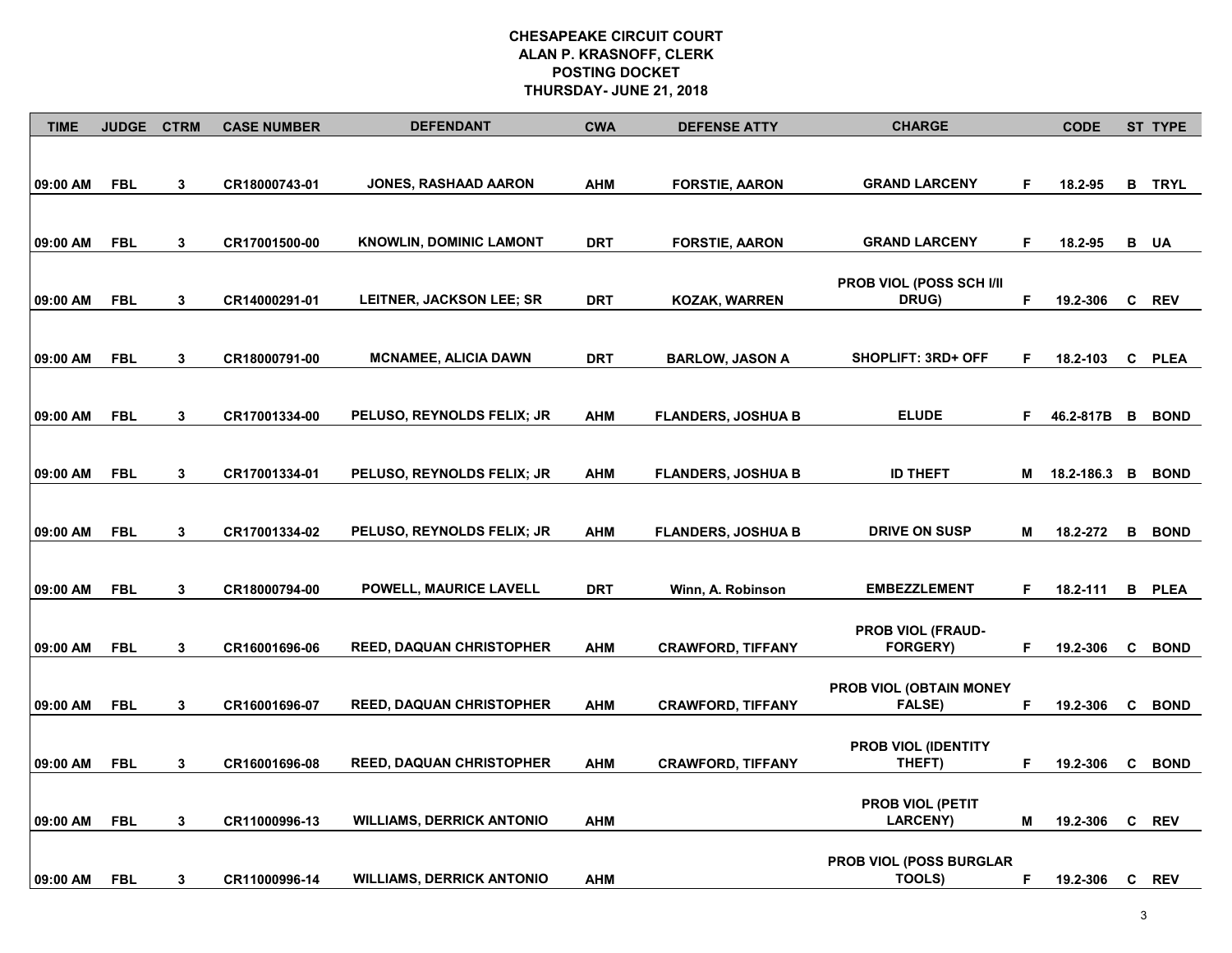| <b>TIME</b> | <b>JUDGE</b> | <b>CTRM</b> | <b>CASE NUMBER</b> | <b>DEFENDANT</b>                 | <b>CWA</b> | <b>DEFENSE ATTY</b>     | <b>CHARGE</b>                                   |    | <b>CODE</b> |              | ST TYPE       |
|-------------|--------------|-------------|--------------------|----------------------------------|------------|-------------------------|-------------------------------------------------|----|-------------|--------------|---------------|
| 09:00 AM    | <b>FBL</b>   | 3           | CR11000996-15      | <b>WILLIAMS, DERRICK ANTONIO</b> | <b>AHM</b> |                         | <b>PROB VIOL (DAMAGE</b><br><b>PROPERTY)</b>    | M  | 19.2-306    | C            | <b>REV</b>    |
| 09:00 AM    | <b>FBL</b>   | 3           | CR18000270-00      | <b>WILLIAMS, JUANITA RENEE</b>   | DRT        | OLIVER, FLOYD           | <b>FORGERY</b>                                  | F  | 18.2-172    |              | <b>B</b> SENR |
| 09:00 AM    | <b>FBL</b>   | 3           | CR18000270-02      | <b>WILLIAMS, JUANITA RENEE</b>   | DRT        | OLIVER, FLOYD           | <b>UTTERING</b>                                 | F  | 18.2-172    | $\mathbf{C}$ | <b>SENR</b>   |
| 09:00 AM    | <b>FBL</b>   | 3           | CR18000270-04      | <b>WILLIAMS, JUANITA RENEE</b>   | DRT        | OLIVER, FLOYD           | <b>ATTEMPT TO OBTAIN</b><br><b>MONEY</b>        | F  | 18.2-178    |              | <b>C</b> SENR |
| 09:00 AM    | <b>FBL</b>   | 3           | CR14001129-14      | <b>WILLIAMS, PATRICE MONIQUE</b> | <b>MLK</b> | <b>MORRIS, DIALLO K</b> | <b>PROB VIOL (POSSESS)</b><br><b>COCAINE)</b>   | F  | 19.2-306    | C            | <b>BOND</b>   |
| 09:00 AM    | <b>FBL</b>   | 3           | CR14001129-15      | <b>WILLIAMS, PATRICE MONIQUE</b> | <b>MLK</b> | <b>MORRIS, DIALLO K</b> | <b>PROB VIOL (FAILURE TO</b><br><b>APPEAR)</b>  | F  | 19.2-306    | C            | <b>BOND</b>   |
| 09:00 AM    | <b>FBL</b>   | 3           | CR14001129-16      | <b>WILLIAMS, PATRICE MONIQUE</b> | <b>MLK</b> | <b>MORRIS, DIALLO K</b> | <b>PROB VIOL (REFUSE TO</b><br><b>IDENTIFY)</b> | M  | 19.2-306    | C            | <b>BOND</b>   |
| 09:00 AM    | <b>FBL</b>   | 3           | CR14001129-17      | <b>WILLIAMS, PATRICE MONIQUE</b> | <b>MLK</b> | <b>MORRIS, DIALLO K</b> | <b>PROB VIOL (SUSP LICENSE:</b><br>3RD)         | м  | 19.2-306    | C            | <b>BOND</b>   |
| 09:00 AM    | <b>FBL</b>   | 3           | CR16001574-04      | <b>WILLIAMS, PATRICE MONIQUE</b> | <b>MLK</b> | <b>MORRIS, DIALLO K</b> | PROB VIOL (POSSESS<br><b>HEROIN</b> )           | F  | 19.2-306    | C            | <b>BOND</b>   |
| 09:00 AM    | <b>FBL</b>   | 3           | CR17001929-02      | <b>WILLIAMS, PATRICE MONIQUE</b> | <b>MLK</b> | <b>MORRIS, DIALLO K</b> | <b>VIOL PROBATION ON FEL</b><br><b>OFF</b>      | F  | 19.2-306    | C            | <b>BOND</b>   |
| 09:00 AM    | <b>FBL</b>   | 3           | CR17001929-03      | <b>WILLIAMS, PATRICE MONIQUE</b> | <b>MLK</b> | <b>MORRIS, DIALLO K</b> | <b>PROB VIOL (POSSESS)</b><br><b>FENTANYL)</b>  | F  | 19.2-306    | C            | <b>BOND</b>   |
| 09:00 AM    | <b>FBL</b>   | 3           | CR17002499-00      | WISEMAN, JAMES WILBUR; JR        | DRT        | Wegman, Robert L.       | <b>ASSAULT</b>                                  | Μ  | 18.2-57     | в            | МОТ           |
| 09:00 AM    | <b>FBL</b>   | 3           | CR17000050-00      | <b>ZINOVIS, AARON LAZARUS</b>    | <b>AHM</b> | Black, Hugh E.; III     | <b>POSSESS SCHEDULE I/II</b><br><b>DRUG</b>     | F. | 18.2-250    |              | B DD          |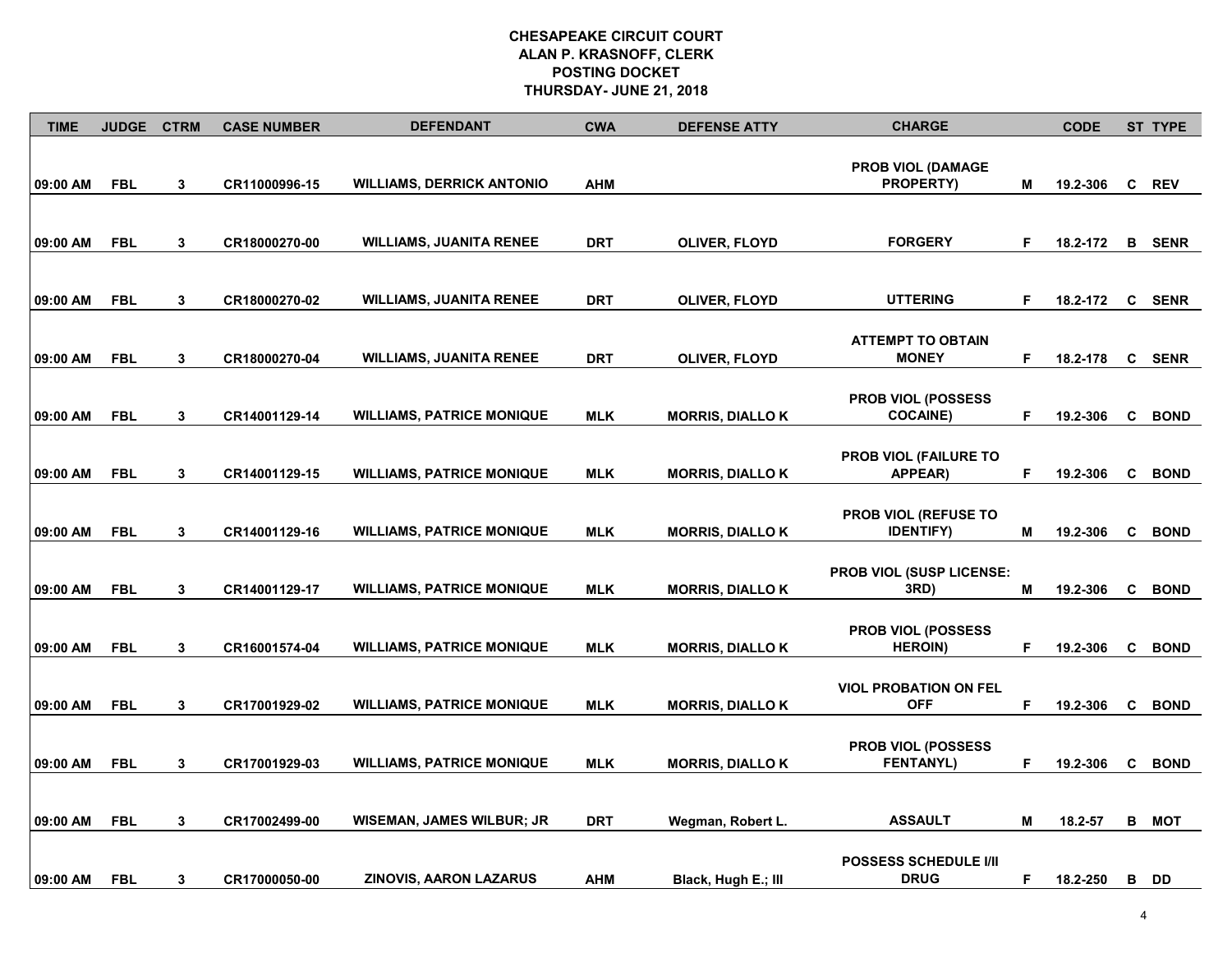| <b>TIME</b> | <b>JUDGE</b> | <b>CTRM</b> | <b>CASE NUMBER</b> | <b>DEFENDANT</b>                  | <b>CWA</b> | <b>DEFENSE ATTY</b>         | <b>CHARGE</b>                                    |   | <b>CODE</b>       |              | ST TYPE     |
|-------------|--------------|-------------|--------------------|-----------------------------------|------------|-----------------------------|--------------------------------------------------|---|-------------------|--------------|-------------|
| 09:00 AM    | <b>TSW</b>   | 4           | CR10001701-09      | ALBERTSON, JOHN MILTON; JR        | <b>BKF</b> | <b>CROOK, HEATHER BUYRN</b> | <b>PROB VIOL (POSSESS)</b><br><b>COCAINE)</b>    | F | 19.2-306          | C            | <b>REV</b>  |
| 09:00 AM    | <b>TSW</b>   | 4           | CR10001701-10      | ALBERTSON, JOHN MILTON; JR        | <b>BKF</b> | <b>CROOK, HEATHER BUYRN</b> | <b>PROB VIOL (POSSESS)</b><br><b>METHADONE</b> ) | F | 19.2-306          | C            | <b>REV</b>  |
| 09:00 AM    | <b>TSW</b>   | 4           | CR10001701-11      | ALBERTSON, JOHN MILTON; JR        | <b>BKF</b> | <b>CROOK, HEATHER BUYRN</b> | <b>PROB VIOL (POSS</b><br><b>HYDROMORPHONE)</b>  | F | 19.2-306          | C            | <b>REV</b>  |
| 09:00 AM    | <b>TSW</b>   | 4           | CR10001701-12      | ALBERTSON, JOHN MILTON; JR        | <b>BKF</b> | <b>CROOK, HEATHER BUYRN</b> | <b>PROB VIOL (POSSESS)</b><br><b>MARIJUANA)</b>  | М | 19.2-306          | <b>C</b>     | <b>REV</b>  |
| 09:00 AM    | <b>TSW</b>   | 4           | CR16001881-01      | <b>BOHAN, WILLIAM RUSSELL</b>     | BKF        | Byrum, Robert G.            | <b>PROB VIOL (GRAND</b><br><b>LARCENY)</b>       | F | 19.2-306          | C            | <b>REV</b>  |
| 09:00 AM    | <b>TSW</b>   | 4           | CR17000723-00      | <b>COLEMAN, JACQUELYN ANNETTE</b> |            | Jones, David L.             | <b>POSSESS COCAINE</b>                           | F | 18.2-250          | В            | DD          |
| 09:00 AM    | <b>TSW</b>   | 4           | CR17000723-00      | <b>COLEMAN, JACQUELYN ANNETTE</b> |            | Jones, David L.             | <b>POSSESS COCAINE</b>                           | F | 18.2-250          | в            | CC          |
| 09:00 AM    | <b>TSW</b>   | 4           | CR17002137-00      | <b>JABONSKI, MICHAEL</b>          | <b>BKF</b> | <b>FORSTIE, AARON</b>       | <b>OBTAIN MONEY FALSE</b><br><b>PRETENSES</b>    | М | 18.2-178          | C            | <b>PLEA</b> |
| 09:00 AM    | <b>TSW</b>   | 4           | CR17002137-01      | <b>JABONSKI, MICHAEL</b>          | BKF        | <b>FORSTIE, AARON</b>       | <b>COMPUTER FRAUD</b>                            | м | 18.2-152.3 C      |              | <b>PLEA</b> |
| 09:00 AM    | <b>TSW</b>   | 4           | CR17002137-02      | <b>JABONSKI, MICHAEL</b>          | <b>BKF</b> | <b>FORSTIE, AARON</b>       | <b>OBTAIN MONEY FALSE</b><br><b>PRETENSES</b>    | F | 18.2-178          | $\mathbf{c}$ | <b>PLEA</b> |
| 09:00 AM    | <b>TSW</b>   | 4           | CR17002137-03      | <b>JABONSKI, MICHAEL</b>          | <b>BKF</b> | <b>FORSTIE, AARON</b>       | <b>COMPUTER FRAUD</b>                            | F | 18.2-152.3 C PLEA |              |             |
| 09:00 AM    | <b>TSW</b>   | 4           | CR17002137-04      | <b>JABONSKI, MICHAEL</b>          | BKF        | <b>FORSTIE, AARON</b>       | <b>OBTAIN MONEY FALSE</b><br><b>PRETENSES</b>    | М | 18.2-178          | C            | <b>PLEA</b> |
| 09:00 AM    | <b>TSW</b>   | 4           | CR17002137-05      | <b>JABONSKI, MICHAEL</b>          | BKF        | <b>FORSTIE, AARON</b>       | <b>COMPUTER FRAUD</b>                            | M | 18.2-152.3 C PLEA |              |             |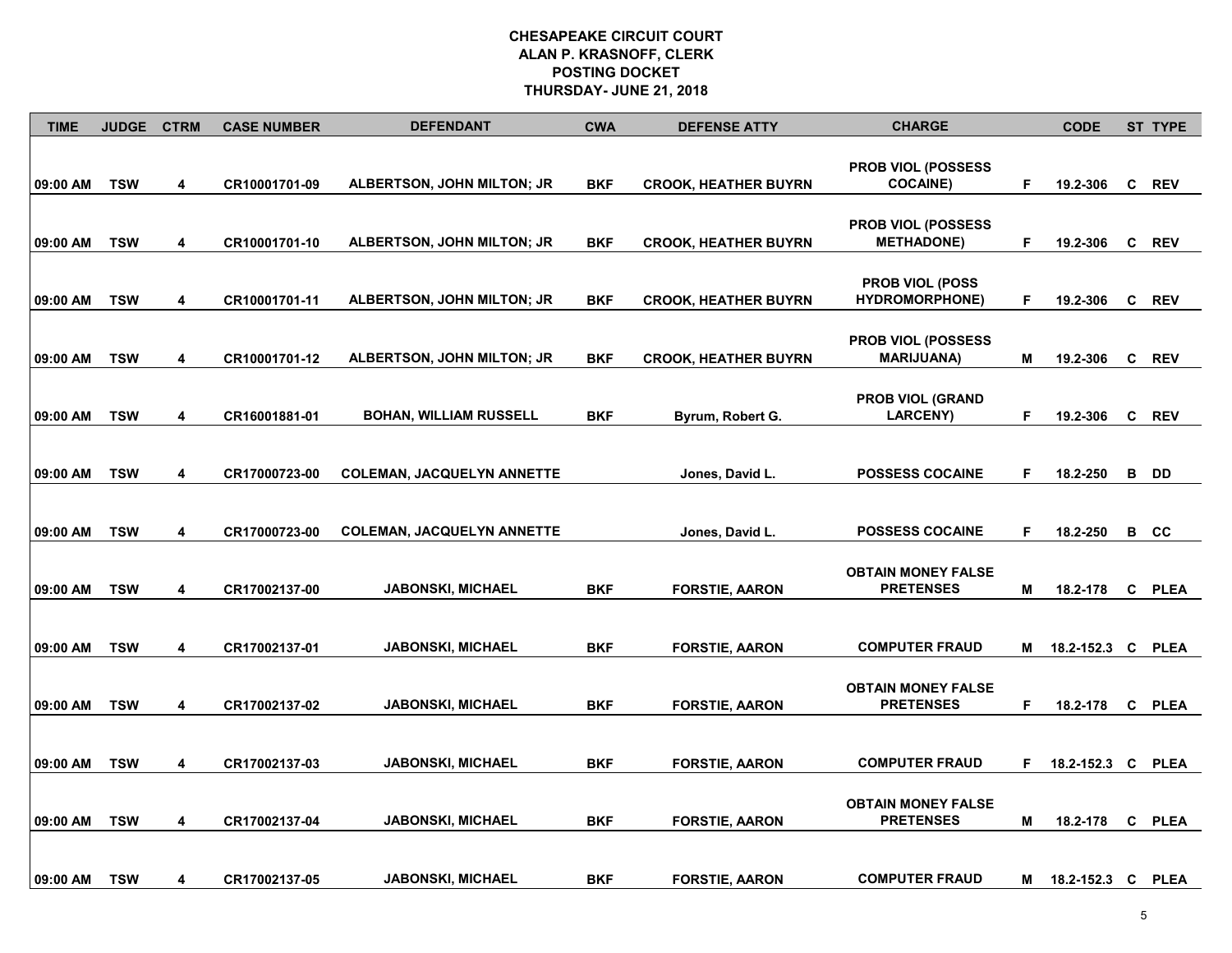| <b>TIME</b> | <b>JUDGE</b> | <b>CTRM</b> | <b>CASE NUMBER</b> | <b>DEFENDANT</b>         | <b>CWA</b> | <b>DEFENSE ATTY</b>   | <b>CHARGE</b>                                 |   | <b>CODE</b>  |   | ST TYPE     |
|-------------|--------------|-------------|--------------------|--------------------------|------------|-----------------------|-----------------------------------------------|---|--------------|---|-------------|
| 09:00 AM    | <b>TSW</b>   | 4           | CR17002137-06      | <b>JABONSKI, MICHAEL</b> | <b>BKF</b> | <b>FORSTIE, AARON</b> | <b>OBTAIN MONEY FALSE</b><br><b>PRETENSES</b> | M | 18.2-178     |   | C PLEA      |
| 09:00 AM    | <b>TSW</b>   | 4           | CR17002137-07      | <b>JABONSKI, MICHAEL</b> | BKF        | <b>FORSTIE, AARON</b> | <b>COMPUTER FRAUD</b>                         | м | 18.2-152.3 C |   | PLEA        |
| 09:00 AM    | <b>TSW</b>   | 4           | CR17002137-08      | <b>JABONSKI, MICHAEL</b> | BKF        | <b>FORSTIE, AARON</b> | <b>OBTAIN MONEY FALSE</b><br><b>PRETENSES</b> | M | 18.2-178     | C | <b>PLEA</b> |
| 09:00 AM    | <b>TSW</b>   | 4           | CR17002137-09      | <b>JABONSKI, MICHAEL</b> | BKF        | <b>FORSTIE, AARON</b> | <b>COMPUTER FRAUD</b>                         | М | 18.2-152.3 C |   | <b>PLEA</b> |
| 09:00 AM    | <b>TSW</b>   | 4           | CR17002137-10      | <b>JABONSKI, MICHAEL</b> | <b>BKF</b> | <b>FORSTIE, AARON</b> | <b>OBTAIN MONEY FALSE</b><br><b>PRETENSES</b> | M | 18.2-178     | C | <b>PLEA</b> |
| 09:00 AM    | <b>TSW</b>   | 4           | CR17002137-11      | <b>JABONSKI, MICHAEL</b> | BKF        | <b>FORSTIE, AARON</b> | <b>COMPUTER FRAUD</b>                         | Μ | 18.2-152.3 C |   | <b>PLEA</b> |
| 09:00 AM    | <b>TSW</b>   | 4           | CR17002137-12      | <b>JABONSKI, MICHAEL</b> | <b>BKF</b> | <b>FORSTIE, AARON</b> | <b>OBTAIN MONEY FALSE</b><br><b>PRETENSES</b> | M | 18.2-178     | C | <b>PLEA</b> |
| 09:00 AM    | <b>TSW</b>   | 4           | CR17002137-13      | <b>JABONSKI, MICHAEL</b> | <b>BKF</b> | <b>FORSTIE, AARON</b> | <b>COMPUTER FRAUD</b>                         | м | 18.2-152.3 C |   | <b>PLEA</b> |
| 09:00 AM    | <b>TSW</b>   | 4           | CR17002137-14      | <b>JABONSKI, MICHAEL</b> | BKF        | <b>FORSTIE, AARON</b> | <b>OBTAIN MONEY FALSE</b><br><b>PRETENSES</b> | м | 18.2-178     | C | PLEA        |
| 09:00 AM    | <b>TSW</b>   | 4           | CR17002137-15      | <b>JABONSKI, MICHAEL</b> | BKF        | <b>FORSTIE, AARON</b> | <b>COMPUTER FRAUD</b>                         | М | 18.2-152.3 C |   | <b>PLEA</b> |
| 09:00 AM    | <b>TSW</b>   | 4           | CR17002137-16      | <b>JABONSKI, MICHAEL</b> | <b>BKF</b> | <b>FORSTIE, AARON</b> | <b>OBTAIN MONEY FALSE</b><br><b>PRETENSES</b> | М | 18.2-178     | C | <b>PLEA</b> |
| 09:00 AM    | <b>TSW</b>   | 4           | CR17002137-17      | <b>JABONSKI, MICHAEL</b> | <b>BKF</b> | <b>FORSTIE, AARON</b> | <b>COMPUTER FRAUD</b>                         | M | 18.2-152.3   | C | <b>PLEA</b> |
| 09:00 AM    | <b>TSW</b>   | 4           | CR17002137-18      | <b>JABONSKI, MICHAEL</b> | <b>BKF</b> | <b>FORSTIE, AARON</b> | <b>OBTAIN MONEY FALSE</b><br><b>PRETENSES</b> | М | 18.2-178     | C | PLEA        |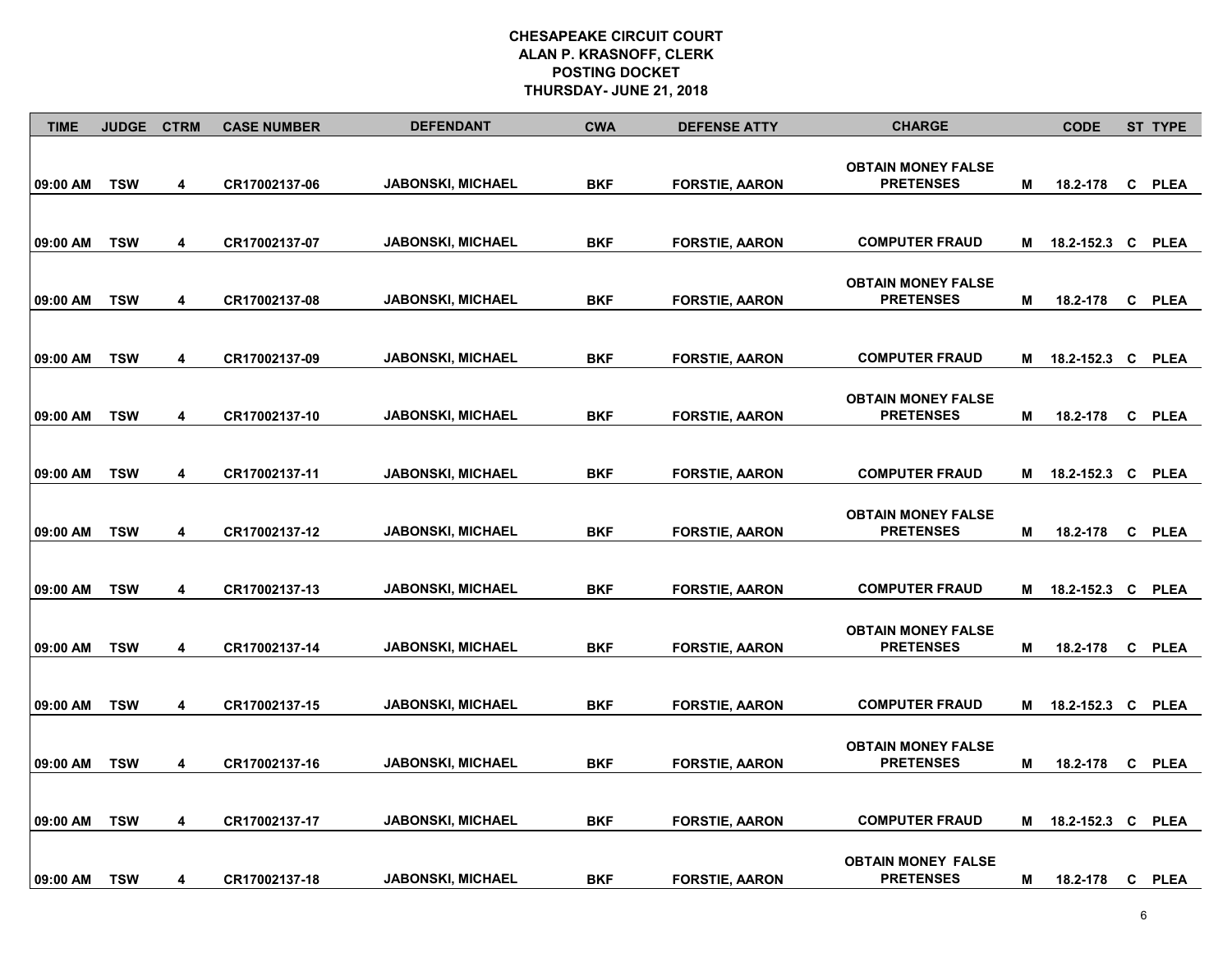| <b>TIME</b> | <b>JUDGE</b> | <b>CTRM</b>             | <b>CASE NUMBER</b> | <b>DEFENDANT</b>         | <b>CWA</b> | <b>DEFENSE ATTY</b>   | <b>CHARGE</b>                                 |    | <b>CODE</b>         | <b>ST TYPE</b> |
|-------------|--------------|-------------------------|--------------------|--------------------------|------------|-----------------------|-----------------------------------------------|----|---------------------|----------------|
|             |              |                         |                    |                          |            |                       |                                               |    |                     |                |
| 09:00 AM    | <b>TSW</b>   | 4                       | CR17002137-19      | <b>JABONSKI, MICHAEL</b> | <b>BKF</b> | <b>FORSTIE, AARON</b> | <b>COMPUTER FRAUD</b>                         | M  | 18.2-152.3 C PLEA   |                |
| 09:00 AM    | <b>TSW</b>   | 4                       | CR17002137-20      | <b>JABONSKI, MICHAEL</b> | <b>BKF</b> | <b>FORSTIE, AARON</b> | <b>OBTAIN MONEY FALSE</b><br><b>PRETENSES</b> | м  | 18.2-178            | C PLEA         |
| 09:00 AM    | <b>TSW</b>   | 4                       | CR17002137-21      | <b>JABONSKI, MICHAEL</b> | <b>BKF</b> | <b>FORSTIE, AARON</b> | <b>COMPUTER FRAUD</b>                         |    | M 18.2-152.3 C PLEA |                |
| 09:00 AM    | <b>TSW</b>   | 4                       | CR17002137-22      | <b>JABONSKI, MICHAEL</b> | <b>BKF</b> | <b>FORSTIE, AARON</b> | <b>OBTAIN MONEY FALSE</b><br><b>PRETENSES</b> | M  | 18.2-178            | C PLEA         |
|             |              |                         |                    |                          |            |                       |                                               |    |                     |                |
| 09:00 AM    | <b>TSW</b>   | $\overline{\mathbf{4}}$ | CR17002137-23      | <b>JABONSKI, MICHAEL</b> | <b>BKF</b> | <b>FORSTIE, AARON</b> | <b>COMPUTER FRAUD</b>                         | М  | 18.2-152.3 C PLEA   |                |
| 09:00 AM    | <b>TSW</b>   | 4                       | CR17002137-24      | <b>JABONSKI, MICHAEL</b> | <b>BKF</b> | <b>FORSTIE, AARON</b> | <b>OBTAIN MONEY FALSE</b><br><b>PRETENSES</b> | М  | 18.2-178            | C PLEA         |
| 09:00 AM    | <b>TSW</b>   | 4                       | CR17002137-25      | <b>JABONSKI, MICHAEL</b> | <b>BKF</b> | <b>FORSTIE, AARON</b> | <b>COMPUTER FRAUD</b>                         | M  | 18.2-152.3 C PLEA   |                |
| 09:00 AM    | <b>TSW</b>   | 4                       | CR17002137-26      | <b>JABONSKI, MICHAEL</b> | <b>BKF</b> | <b>FORSTIE, AARON</b> | <b>OBTAIN MONEY FALSE</b><br><b>PRETENSES</b> | F  | 18.2-178            | C PLEA         |
| 09:00 AM    | <b>TSW</b>   | 4                       | CR17002137-27      | <b>JABONSKI, MICHAEL</b> | <b>BKF</b> | <b>FORSTIE, AARON</b> | <b>COMPUTER FRAUD</b>                         | F. | 18.2-152.3 C PLEA   |                |
| 09:00 AM    | <b>TSW</b>   | $\overline{\mathbf{4}}$ | CR17002137-28      | <b>JABONSKI, MICHAEL</b> | <b>BKF</b> | <b>FORSTIE, AARON</b> | <b>OBTAIN MONEY FALSE</b><br><b>PRETENSES</b> | F  | 18.2-178            | C PLEA         |
| 09:00 AM    | <b>TSW</b>   | 4                       | CR17002137-29      | <b>JABONSKI, MICHAEL</b> | <b>BKF</b> | <b>FORSTIE, AARON</b> | <b>COMPUTER FRAUD</b>                         |    | F 18.2-152.3 C PLEA |                |
| 09:00 AM    | <b>TSW</b>   | 4                       | CR17002137-30      | <b>JABONSKI, MICHAEL</b> | <b>BKF</b> | <b>FORSTIE, AARON</b> | <b>OBTAIN MONEY FALSE</b><br><b>PRETENSES</b> | М  | 18.2-178            | C PLEA         |
| 09:00 AM    | <b>TSW</b>   | 4                       | CR17002137-31      | <b>JABONSKI, MICHAEL</b> | <b>BKF</b> | <b>FORSTIE, AARON</b> | <b>COMPUTER FRAUD</b>                         | M  | 18.2-152.3 C PLEA   |                |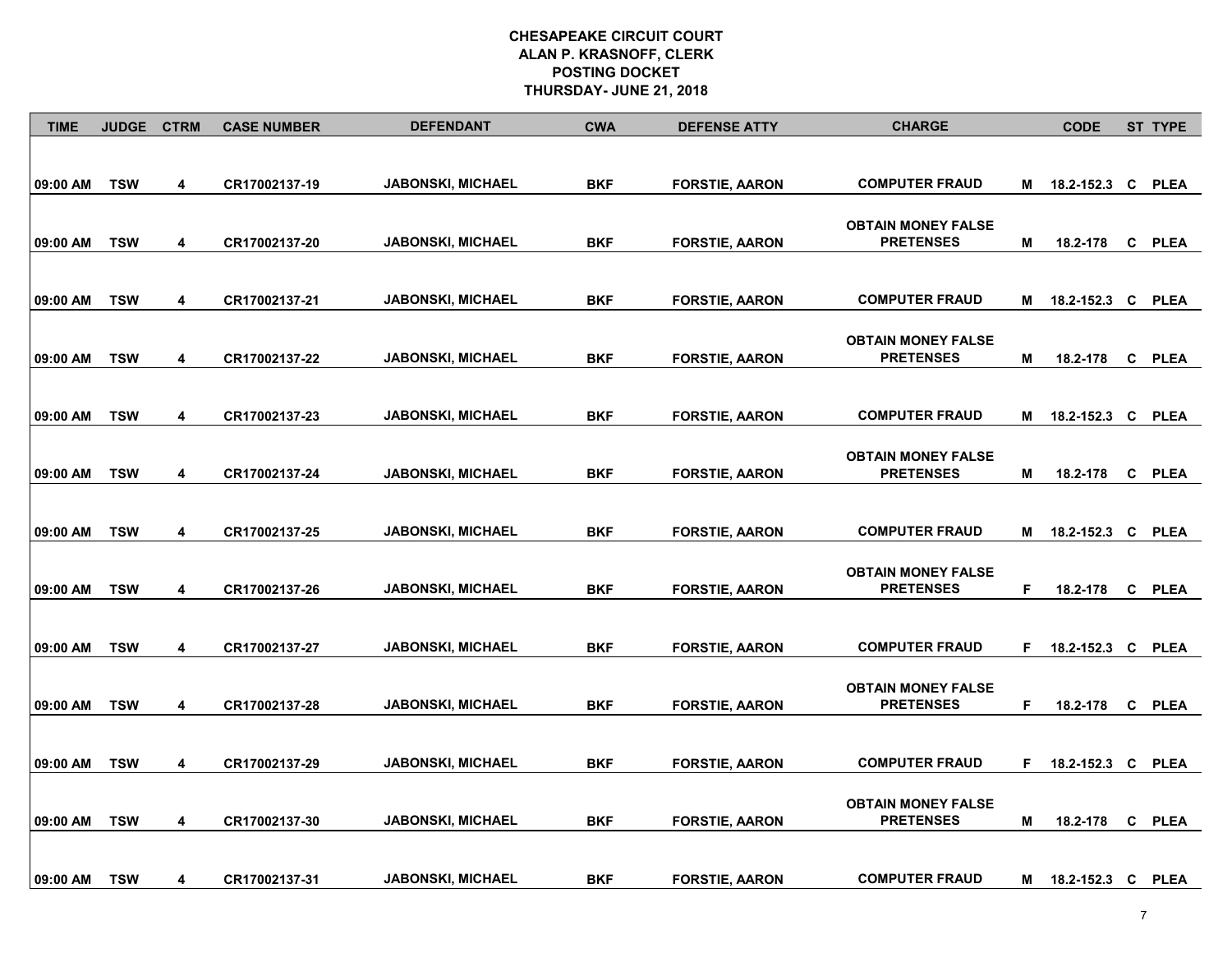| <b>TIME</b> | <b>JUDGE</b> | <b>CTRM</b> | <b>CASE NUMBER</b> | <b>DEFENDANT</b>         | <b>CWA</b> | <b>DEFENSE ATTY</b>   | <b>CHARGE</b>                                       |    | <b>CODE</b>  |   | ST TYPE     |
|-------------|--------------|-------------|--------------------|--------------------------|------------|-----------------------|-----------------------------------------------------|----|--------------|---|-------------|
| 09:00 AM    | <b>TSW</b>   | 4           | CR17002137-32      | <b>JABONSKI, MICHAEL</b> | <b>BKF</b> | <b>FORSTIE, AARON</b> | <b>OBTAIN MONEY FALSE</b><br><b>PRETENSES</b>       | F  | 18.2-178     |   | C PLEA      |
| 09:00 AM    | <b>TSW</b>   | 4           | CR17002137-33      | <b>JABONSKI, MICHAEL</b> | BKF        | <b>FORSTIE, AARON</b> | <b>COMPUTER FRAUD</b>                               | F. | 18.2-152.3 C |   | PLEA        |
| 09:00 AM    | <b>TSW</b>   | 4           | CR17002137-34      | <b>JABONSKI, MICHAEL</b> | BKF        | <b>FORSTIE, AARON</b> | <b>OBTAIN MONEY FALSE</b><br><b>PRETENSES</b>       | M  | 18.2-178     | C | <b>PLEA</b> |
| 09:00 AM    | <b>TSW</b>   | 4           | CR17002137-35      | <b>JABONSKI, MICHAEL</b> | BKF        | <b>FORSTIE, AARON</b> | <b>COMPUTER FRAUD</b>                               | М  | 18.2-152.3 C |   | <b>PLEA</b> |
| 09:00 AM    | <b>TSW</b>   | 4           | CR17002137-36      | <b>JABONSKI, MICHAEL</b> | <b>BKF</b> | <b>FORSTIE, AARON</b> | <b>OBTAIN MONEY FALSE</b><br><b>PRETENSES</b>       | M  | 18.2-178     | C | <b>PLEA</b> |
| 09:00 AM    | <b>TSW</b>   | 4           | CR17002137-37      | <b>JABONSKI, MICHAEL</b> | BKF        | <b>FORSTIE, AARON</b> | <b>COMPUTER FRAUD</b>                               | Μ  | 18.2-152.3 C |   | <b>PLEA</b> |
| 09:00 AM    | <b>TSW</b>   | 4           | CR17002137-38      | <b>JABONSKI, MICHAEL</b> | <b>BKF</b> | <b>FORSTIE, AARON</b> | <b>OBTAIN MONEY FALSE</b><br><b>PRET &gt;=\$200</b> | F  | 18.2-178     | C | <b>PLEA</b> |
| 09:00 AM    | <b>TSW</b>   | 4           | CR17002137-39      | <b>JABONSKI, MICHAEL</b> | <b>BKF</b> | <b>FORSTIE, AARON</b> | <b>COMPUTER FRAUD</b>                               | F  | 18.2-152.3 C |   | <b>PLEA</b> |
| 09:00 AM    | <b>TSW</b>   | 4           | CR17002137-40      | <b>JABONSKI, MICHAEL</b> | BKF        | <b>FORSTIE, AARON</b> | <b>OBTAIN MONEY FALSE</b><br><b>PRETENSES</b>       | м  | 18.2-178     | C | PLEA        |
| 09:00 AM    | <b>TSW</b>   | 4           | CR17002137-41      | <b>JABONSKI, MICHAEL</b> | BKF        | <b>FORSTIE, AARON</b> | <b>COMPUTER FRAUD</b>                               | М  | 18.2-152.3 C |   | <b>PLEA</b> |
| 09:00 AM    | <b>TSW</b>   | 4           | CR17002137-42      | <b>JABONSKI, MICHAEL</b> | <b>BKF</b> | <b>FORSTIE, AARON</b> | <b>OBTAIN MONEY FALSE</b><br><b>PRETENSES</b>       | М  | 18.2-178     | C | <b>PLEA</b> |
| 09:00 AM    | <b>TSW</b>   | 4           | CR17002137-43      | <b>JABONSKI, MICHAEL</b> | <b>BKF</b> | <b>FORSTIE, AARON</b> | <b>COMPUTER FRAUD</b>                               | M  | 18.2-152.3   | C | <b>PLEA</b> |
| 09:00 AM    | <b>TSW</b>   | 4           | CR17002137-44      | <b>JABONSKI, MICHAEL</b> | <b>BKF</b> | <b>FORSTIE, AARON</b> | <b>OBTAIN MONEY FALSE</b><br><b>PRETENSES</b>       | М  | 18.2-178     | C | PLEA        |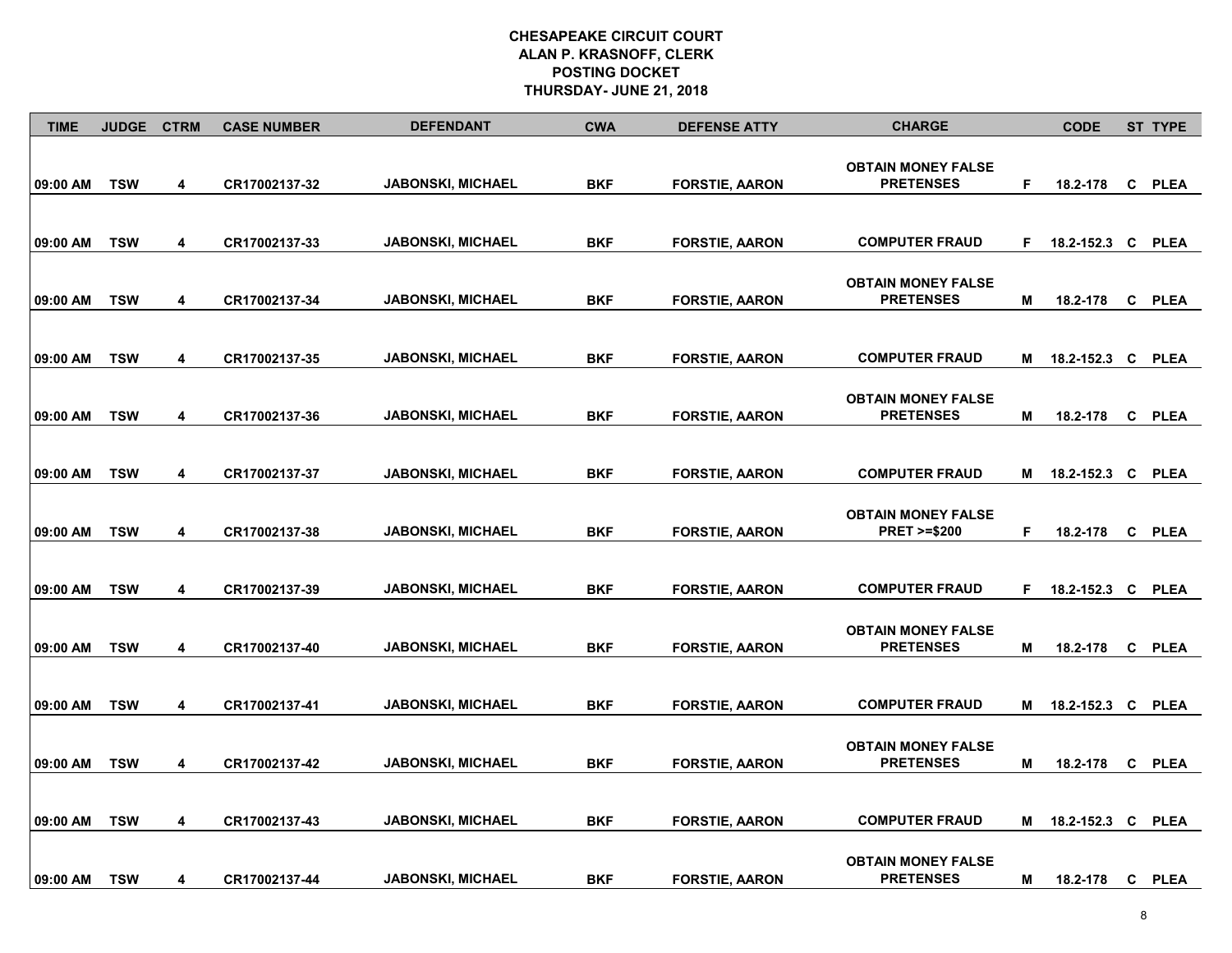| <b>TIME</b> | <b>JUDGE</b> | <b>CTRM</b>             | <b>CASE NUMBER</b> | <b>DEFENDANT</b>                    | <b>CWA</b> | <b>DEFENSE ATTY</b>   | <b>CHARGE</b>                                 |    | <b>CODE</b>       | <b>ST TYPE</b> |
|-------------|--------------|-------------------------|--------------------|-------------------------------------|------------|-----------------------|-----------------------------------------------|----|-------------------|----------------|
| 09:00 AM    | <b>TSW</b>   | 4                       | CR17002137-45      | <b>JABONSKI, MICHAEL</b>            | <b>BKF</b> | <b>FORSTIE, AARON</b> | <b>COMPUTER FRAUD</b>                         | M  | 18.2-152.3 C PLEA |                |
| 09:00 AM    | <b>TSW</b>   | 4                       | CR17002137-46      | <b>JABONSKI, MICHAEL</b>            | <b>BKF</b> | <b>FORSTIE, AARON</b> | <b>OBTAIN MONEY FALSE</b><br><b>PRETENSES</b> | М  | 18.2-178          | C PLEA         |
| 09:00 AM    | <b>TSW</b>   | 4                       | CR17002137-47      | <b>JABONSKI, MICHAEL</b>            | <b>BKF</b> | <b>FORSTIE, AARON</b> | <b>COMPUTER FRAUD</b>                         | м  | 18.2-152.3 C PLEA |                |
| 09:00 AM    | <b>TSW</b>   | 4                       | CR17002137-48      | <b>JABONSKI, MICHAEL</b>            | <b>BKF</b> | <b>FORSTIE, AARON</b> | <b>OBTAIN MONEY FALSE</b><br><b>PRETENSES</b> | М  | 18.2-178          | C PLEA         |
| 09:00 AM    | <b>TSW</b>   | $\overline{\mathbf{4}}$ | CR17002137-49      | <b>JABONSKI, MICHAEL</b>            | <b>BKF</b> | <b>FORSTIE, AARON</b> | <b>COMPUTER FRAUD</b>                         | M  | 18.2-152.3 C PLEA |                |
| 09:00 AM    | <b>TSW</b>   | 4                       | CR17002137-50      | <b>JABONSKI, MICHAEL</b>            | <b>BKF</b> | <b>FORSTIE, AARON</b> | <b>EMBEZZLEMENT</b>                           | F. | 18.2-111          | C PLEA         |
| 09:00 AM    | <b>TSW</b>   | 4                       | CR18000029-00      | <b>MEEKS, WALTER; IV</b>            | <b>BKF</b> | OLIVER, FLOYD         | <b>CREDIT CARD LARCENY</b>                    | F  | 18.2-192          | <b>B</b> SENR  |
| 09:00 AM    | <b>TSW</b>   | 4                       | CR18000029-04      | <b>MEEKS, WALTER; IV</b>            | <b>BKF</b> | <b>OLIVER, FLOYD</b>  | <b>ID THEFT</b>                               | F. | 18.2-186.3 B SENR |                |
| 09:00 AM    | <b>TSW</b>   | 4                       | CR18000029-05      | <b>MEEKS, WALTER; IV</b>            | <b>BKF</b> | OLIVER, FLOYD         | <b>CREDIT CARD THEFT</b>                      | F  | 18.2-192          | <b>B</b> SENR  |
| 09:00 AM    | <b>TSW</b>   | 4                       | CR18000029-07      | <b>MEEKS, WALTER; IV</b>            | <b>BKF</b> | <b>OLIVER, FLOYD</b>  | <b>CREDIT CARD FORGERY</b>                    | F  | 18.2-193          | <b>B</b> SENR  |
| 09:00 AM    | <b>TSW</b>   | 4                       | CR18000029-08      | <b>MEEKS, WALTER; IV</b>            | <b>BKF</b> | OLIVER, FLOYD         | <b>CREDIT CARD FORGERY</b>                    | F  | 18.2-193          | <b>B</b> SENR  |
| 09:00 AM    | <b>TSW</b>   | 4                       | CR15001401-03      | <b>MITCHELL, JOSEPH LINWOOD; JR</b> | <b>BKF</b> | <b>WALTERS, AMY</b>   | <b>RELEASE AND REVIEW</b><br><b>HEARING</b>   | C. | 16.1-285.2        | <b>HEAR</b>    |
| 09:00 AM    | <b>TSW</b>   | 4                       | CR12002613-01      | SIMS, JAMAR LEE                     | <b>BFK</b> | Byrum, Robert G.      | PROB VIOL (MANUF/DIST<br><b>COCAINE</b> )     | F  | 19.2-306          | C REV          |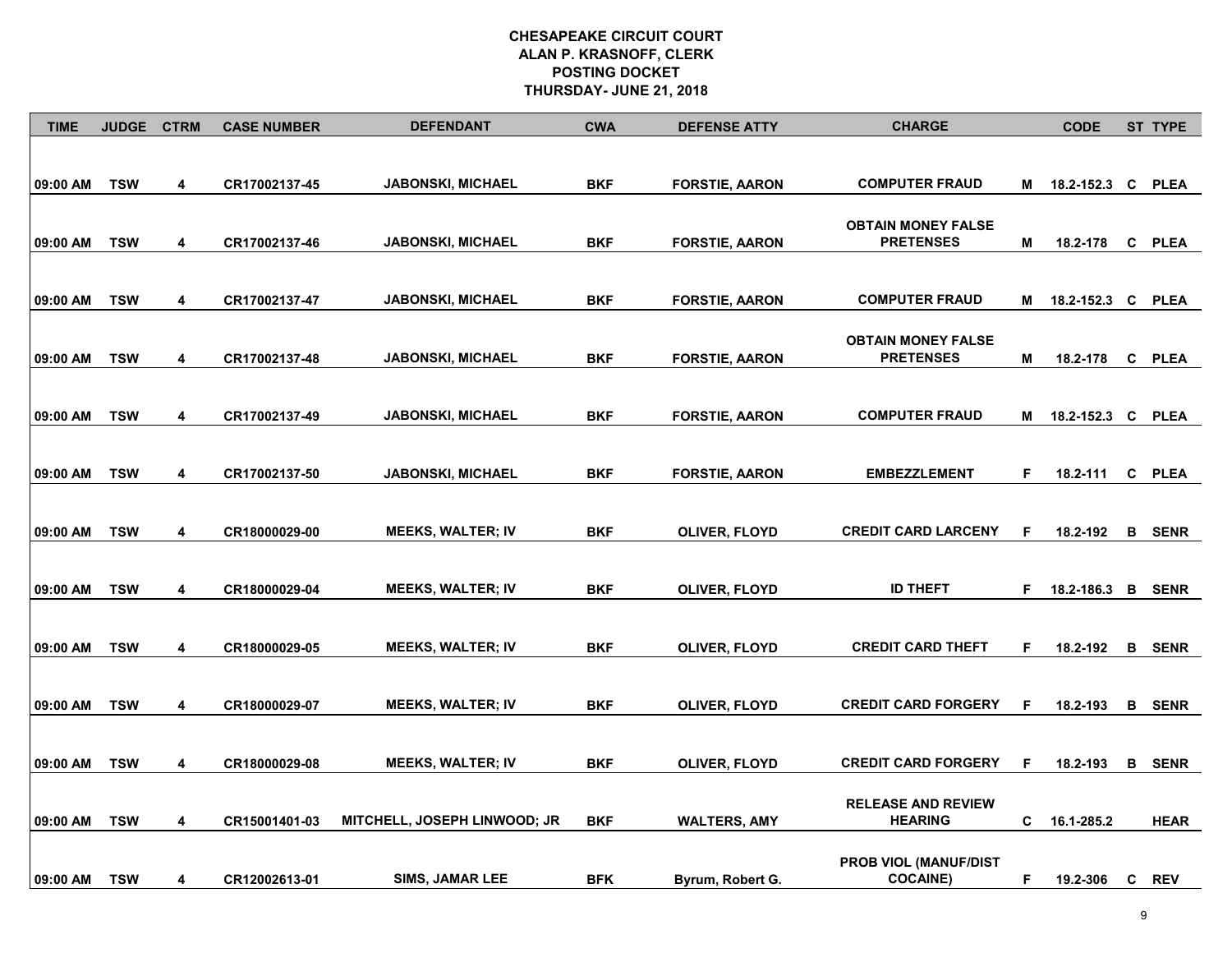| <b>TIME</b> | <b>JUDGE</b> | <b>CTRM</b> | <b>CASE NUMBER</b> | <b>DEFENDANT</b>                 | <b>CWA</b> | <b>DEFENSE ATTY</b>        | <b>CHARGE</b>                                |    | <b>CODE</b>       |   | ST TYPE     |
|-------------|--------------|-------------|--------------------|----------------------------------|------------|----------------------------|----------------------------------------------|----|-------------------|---|-------------|
| 09:00 AM    | <b>TSW</b>   | 4           | CR17000930-00      | <b>WUCHTER, COURTNEY NICHOLE</b> | <b>BKF</b> | Black, Hugh E.; III        | DWI 3RD                                      | F. | $C.18.2-266$ B    |   | <b>TRYL</b> |
| 09:00 AM    | <b>RDS</b>   | 5           | CR18001175-00      | <b>ALEXANDER, MELVIN</b>         | <b>BKF</b> | Buyrn, Richard L           | <b>BOND APPEAL</b>                           | O  | 19.2-124          | C | <b>BOND</b> |
| 09:00 AM    | <b>RDS</b>   | 5           | CR18000915-00      | ANDERSON, JORDAN TREYVON         | <b>WHC</b> | <b>HOGAN, DANIEL</b>       | <b>GRAND LARCENY</b>                         | F. | 18.2-95           | C | TRYL        |
| 09:00 AM    | <b>RDS</b>   | 5           | CR18000915-01      | <b>ANDERSON, JORDAN TREYVON</b>  | <b>WHC</b> | <b>HOGAN, DANIEL</b>       | <b>CREDIT CARD LARCENY</b>                   | F. | 18.2-192          |   | C TRYL      |
| 09:00 AM    | <b>RDS</b>   | 5           | CR18000915-02      | ANDERSON, JORDAN TREYVON         | <b>WHC</b> | <b>HOGAN, DANIEL</b>       | <b>CREDIT CARD FRAUD</b>                     | Μ  | 18.2-195          | C | <b>TRYL</b> |
| 09:00 AM    | <b>RDS</b>   | 5           | CR18000915-03      | ANDERSON, JORDAN TREYVON         | <b>WHC</b> | <b>HOGAN, DANIEL</b>       | <b>ID THEFT</b>                              | M  | 18.2-186.3 C TRYL |   |             |
| 09:00 AM    | <b>RDS</b>   | 5           | CR17002239-00      | <b>CHANEY, JASON ROBERT</b>      | <b>CEE</b> | <b>WENTWORTH, RACHEL E</b> | <b>ID THEFT</b>                              | F. | 18.2-186.3 C WC   |   |             |
| 09:00 AM    | <b>RDS</b>   | 5           | CR17002239-01      | <b>CHANEY, JASON ROBERT</b>      | <b>CEE</b> | <b>WENTWORTH, RACHEL E</b> | <b>FORGE A CHECK</b>                         | F. | 18.2-172          |   | c wc        |
| 09:00 AM    | <b>RDS</b>   | 5           | CR17002239-02      | <b>CHANEY, JASON ROBERT</b>      | <b>CEE</b> | <b>WENTWORTH, RACHEL E</b> | <b>UTTER</b>                                 | F. | 18.2-172          |   | c wc        |
| 09:00 AM    | <b>RDS</b>   | 5           | CR17002239-03      | <b>CHANEY, JASON ROBERT</b>      | <b>CEE</b> | <b>WENTWORTH, RACHEL E</b> | <b>OBTAIN MONEY BY FALSE</b><br><b>PRET</b>  | F. | 18.2-178          |   | c wc        |
| 09:00 AM    | <b>RDS</b>   | 5           | CR02A03963-01      | <b>CIRCOSTA, THOMAS JAMES</b>    | <b>PLS</b> | <b>BELOTE, NICOLE</b>      | <b>PROB VIOL</b><br>(CONCEALMENT)            | F  | 19.2-306          |   | C REV       |
| 09:00 AM    | <b>RDS</b>   | 5           | CR17002493-00      | <b>FLORES, JOSEPH DANIEL</b>     | <b>PLS</b> | Black, Hugh E.; III        | <b>DUI1ST</b>                                |    | M A.18.2-266 B    |   | <b>SENR</b> |
| 09:00 AM    | <b>RDS</b>   | 5           | CR18000938-00      | <b>HYMAN, CARVER DELANOR</b>     | <b>AJS</b> | HOLDER, J                  | <b>ROBBERY: BANK W/ USE OF</b><br><b>GUN</b> | F. | 18.2-58           |   | C PLEA      |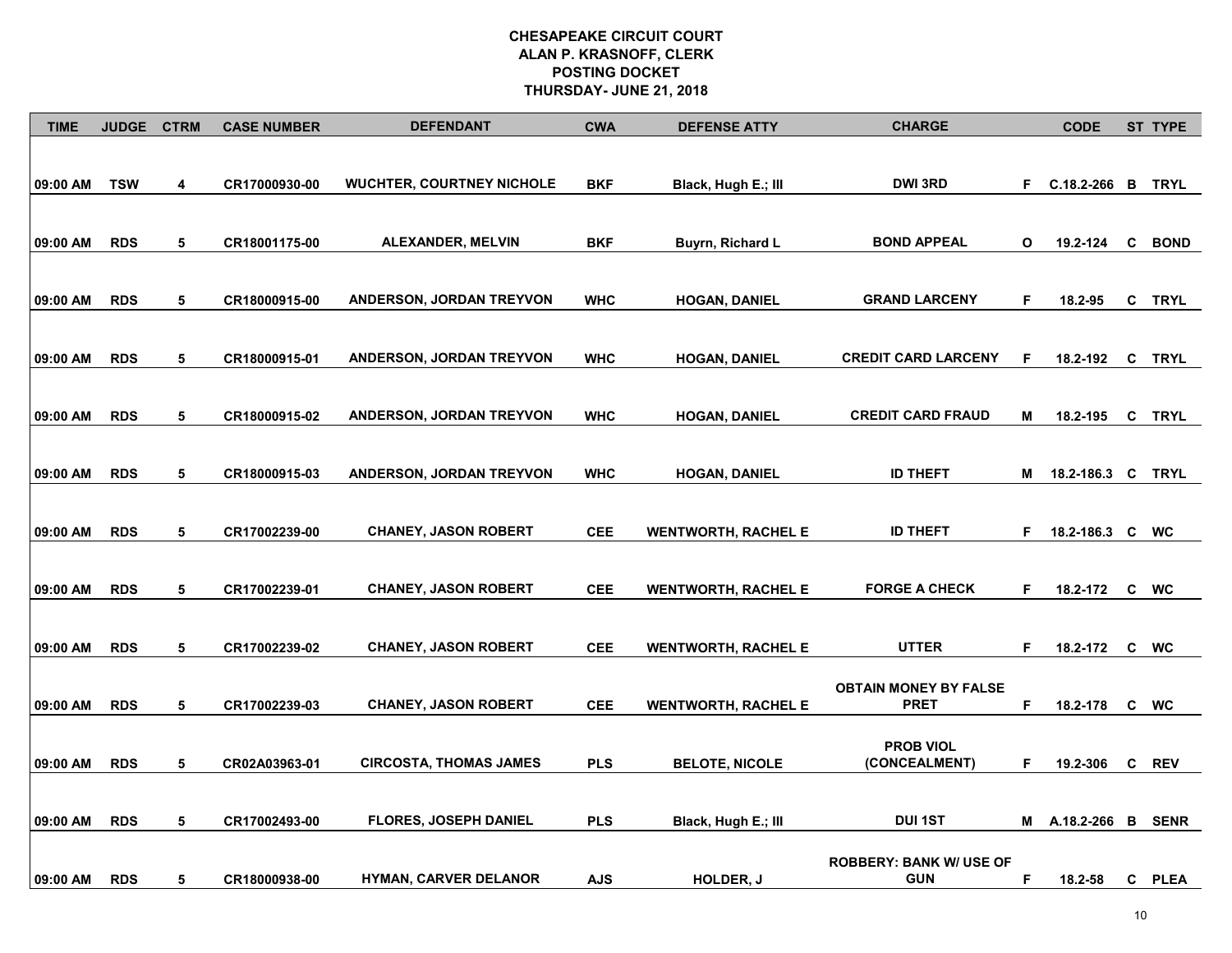| <b>TIME</b> | <b>JUDGE</b> | <b>CTRM</b> | <b>CASE NUMBER</b> | <b>DEFENDANT</b>               | <b>CWA</b> | <b>DEFENSE ATTY</b>           | <b>CHARGE</b>                                  |    | <b>CODE</b> | ST TYPE       |
|-------------|--------------|-------------|--------------------|--------------------------------|------------|-------------------------------|------------------------------------------------|----|-------------|---------------|
| 09:00 AM    | <b>RDS</b>   | 5           | CR18000938-01      | <b>HYMAN, CARVER DELANOR</b>   | <b>AJS</b> | <b>HOLDER, WILLIAM JOSHUA</b> | <b>USE FIREARM IN FELONY</b><br><b>1ST OFF</b> | F  | 18.2-53.1   | C PLEA        |
| 09:00 AM    | <b>RDS</b>   | 5           | CR18000938-02      | <b>HYMAN, CARVER DELANOR</b>   | <b>AJS</b> | <b>HOLDER, WILLIAM JOSHUA</b> | <b>WEAR MASK TO CONCEAL</b><br><b>IDENTITY</b> | F  | 18.2-422    | C PLEA        |
| 09:00 AM    | <b>RDS</b>   | 5           | CR18000938-03      | <b>HYMAN, CARVER DELANOR</b>   | <b>AJS</b> | <b>HOLDER, WILLIAM JOSHUA</b> | <b>ROBBERY: BUSINESS</b><br><b>W/GUN</b>       | F  | 18.2-58     | C PLEA        |
| 09:00 AM    | <b>RDS</b>   | 5           | CR18000938-04      | <b>HYMAN, CARVER DELANOR</b>   | <b>AJS</b> | <b>HOLDER, WILLIAM JOSHUA</b> | <b>USE FIREARM IN FELONY</b><br><b>2ND OFF</b> | F. | 18.2-53.1   | C PLEA        |
| 09:00 AM    | <b>RDS</b>   | 5           | CR18000938-05      | <b>HYMAN, CARVER DELANOR</b>   | <b>AJS</b> | <b>HOLDER, WILLIAM JOSHUA</b> | <b>WEAR MASK TO CONCEAL</b><br><b>IDENTITY</b> | F  | 18.2-422    | C PLEA        |
| 09:00 AM    | <b>RDS</b>   | 5           | CR16000213-00      | <b>KEARNEY, MARVIN</b>         |            |                               | <b>NO REGISTRATION</b>                         | ш  | 46.2-646    | s cc          |
| 09:00 AM    | <b>RDS</b>   | 5           | CR17001964-00      | <b>KNIGHT, DARRELL DONYELL</b> | <b>WHC</b> | <b>BELOTE, NICOLE</b>         | <b>FORGERY</b>                                 | F  | 18.2-172    | C SENR        |
| 09:00 AM    | <b>RDS</b>   | 5           | CR18000353-00      | <b>MCCALL-VINCENT, IVY</b>     | <b>WHC</b> | <b>BOUCHARD, JULIAN</b>       | <b>CREDIT CARD THEFT</b>                       | F. | 18.2-192    | <b>B</b> PLEA |
| 09:00 AM    | <b>RDS</b>   | 5           | CR18000353-01      | <b>MCCALL-VINCENT, IVY</b>     | <b>WHC</b> | <b>BOUCHARD, JULIAN</b>       | <b>CREDIT CARD FRAUD</b>                       | F  | 18.2-195    | <b>B</b> PLEA |
|             | <b>RDS</b>   | 5           |                    | <b>MCCOY, DONALD FRAZIER</b>   | <b>WHC</b> |                               | <b>PROB VIOL (GRAND</b><br><b>LARCENY)</b>     | F  | 19.2-306    | C REV         |
| 09:00 AM    |              |             | CR13000024-03      |                                |            | Byrum, Robert G.              |                                                |    |             |               |
| 09:00 AM    | <b>RDS</b>   | 5           | CR18000932-00      | <b>MCFADDEN, MAYKEL ARIEL</b>  | <b>AJS</b> | <b>HOLDER, WILLIAM JOSHUA</b> | <b>POSSESS HEROIN</b>                          | F. | 18.2-250    | <b>B</b> TRYL |
| 09:00 AM    | <b>RDS</b>   | 5           | CR17001516-00      | <b>MCGOWAN, LAUREN MARIE</b>   | <b>AJS</b> | <b>STOKES, MARK B</b>         | <b>POSSESS COCAINE</b>                         | F. | 18.2-250    | <b>B</b> SENR |
| 09:00 AM    | <b>RDS</b>   | 5           | CR17001516-01      | <b>MCGOWAN, LAUREN MARIE</b>   | <b>AJS</b> | <b>STOKES, MARK B</b>         | POSSESS PARAPHERNALIA M                        |    | 54.1-3466   | <b>B</b> SENR |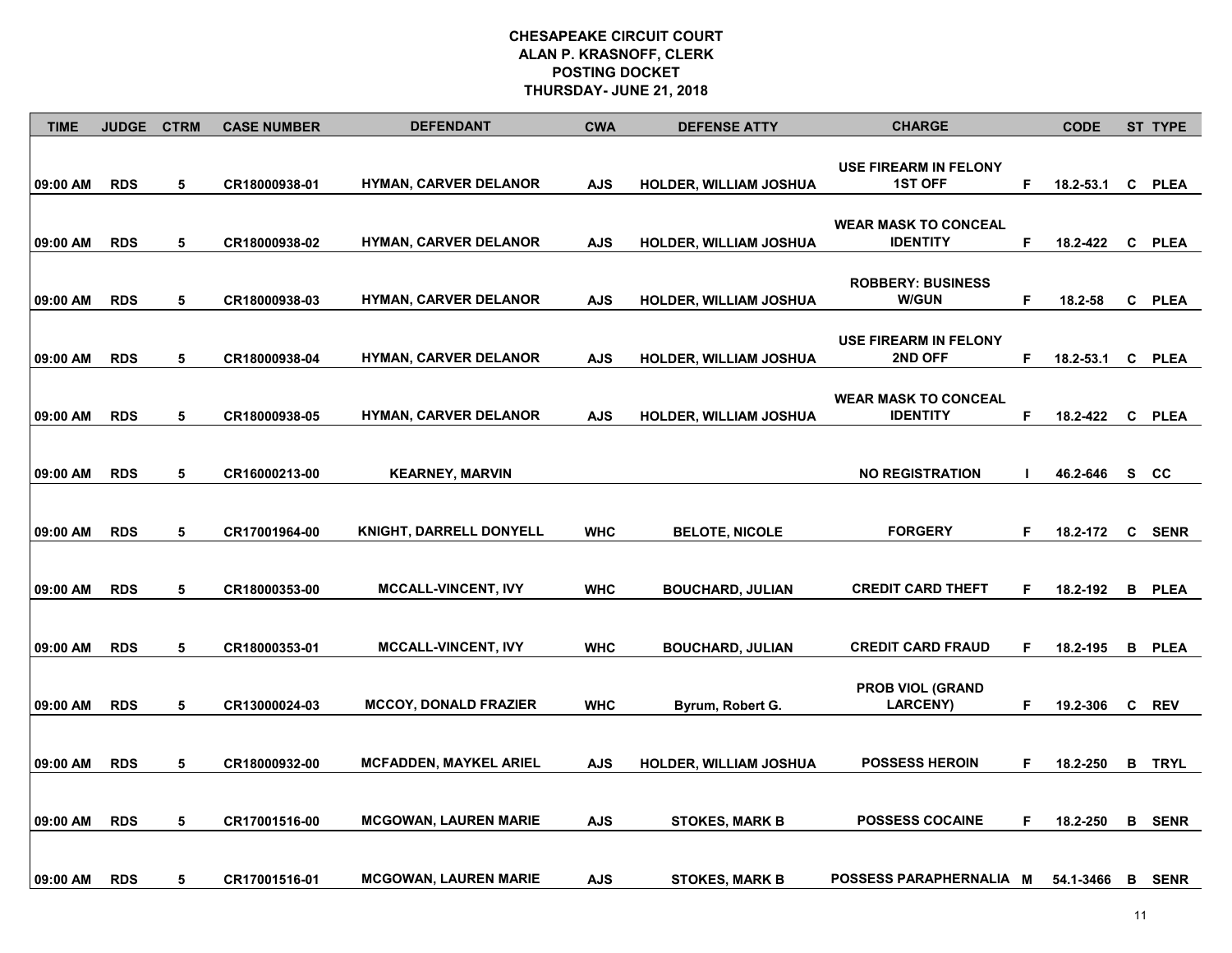| <b>TIME</b> | <b>JUDGE</b> | <b>CTRM</b> | <b>CASE NUMBER</b> | <b>DEFENDANT</b>               | <b>CWA</b> | <b>DEFENSE ATTY</b>      | <b>CHARGE</b>                  |    | <b>CODE</b>              |   | <b>ST TYPE</b> |
|-------------|--------------|-------------|--------------------|--------------------------------|------------|--------------------------|--------------------------------|----|--------------------------|---|----------------|
|             |              |             |                    |                                |            |                          |                                |    |                          |   |                |
|             | <b>RDS</b>   | 5           |                    | <b>MCGOWAN, LAUREN MARIE</b>   |            |                          | <b>GRAND LARCENY</b>           | F  |                          | C | <b>SENR</b>    |
| 09:00 AM    |              |             | CR17001516-02      |                                | <b>AJS</b> | <b>STOKES, MARK B</b>    |                                |    | 18.2-95                  |   |                |
|             |              |             |                    |                                |            |                          |                                |    |                          |   |                |
| 09:00 AM    | <b>RDS</b>   | 5           | CR17001516-03      | <b>MCGOWAN, LAUREN MARIE</b>   | <b>AJS</b> | <b>STOKES, MARK B</b>    | <b>SUSP OL</b>                 | M  | <b>B.46.2-301 B SENR</b> |   |                |
|             |              |             |                    |                                |            |                          |                                |    |                          |   |                |
|             | <b>RDS</b>   | 5           |                    | <b>MCGOWAN, LAUREN MARIE</b>   |            |                          | <b>POSS HEROIN</b>             | F  |                          |   | C SENR         |
| 09:00 AM    |              |             | CR18000685-00      |                                | <b>AJS</b> | <b>STOKES, MARK</b>      |                                |    | 18.2-250                 |   |                |
|             |              |             |                    |                                |            |                          | <b>OBTAIN MONEY BY FALSE</b>   |    |                          |   |                |
| 09:00 AM    | <b>RDS</b>   | 5           | CR18000792-00      | <b>MEEKINS, JEROME HENRY</b>   | <b>DAW</b> | Winn, A. Robinson        | <b>PRETENSE</b>                | F  | 18.2-178                 |   | <b>B</b> PLEA  |
|             |              |             |                    |                                |            |                          |                                |    |                          |   |                |
|             |              |             |                    |                                |            |                          | <b>FORGERY</b>                 |    |                          |   |                |
| 09:00 AM    | <b>RDS</b>   | 5           | CR18000792-01      | <b>MEEKINS, JEROME HENRY</b>   | <b>DAW</b> | Winn, A. Robinson        |                                | F. | 18.2-172                 |   | <b>B</b> PLEA  |
|             |              |             |                    |                                |            |                          |                                |    |                          |   |                |
| 09:00 AM    | <b>RDS</b>   | 5           | CR18000792-02      | <b>MEEKINS, JEROME HENRY</b>   | <b>DAW</b> | Winn, A. Robinson        | <b>FORGERY</b>                 | F  | 18.2-172                 |   | <b>B</b> PLEA  |
|             |              |             |                    |                                |            |                          |                                |    |                          |   |                |
|             |              |             |                    |                                |            |                          | <b>OBTAIN MONEY BY FALSE</b>   |    |                          |   |                |
| 09:00 AM    | <b>RDS</b>   | 5           | CR18000792-03      | <b>MEEKINS, JEROME HENRY</b>   | <b>DAW</b> | Winn, A. Robinson        | <b>PRETENSE</b>                | F  | 18.2-178                 |   | <b>B</b> PLEA  |
|             |              |             |                    |                                |            |                          |                                |    |                          |   |                |
| 09:00 AM    | <b>RDS</b>   | 5           | CR18000792-04      | <b>MEEKINS, JEROME HENRY</b>   | <b>DAW</b> | Winn, A. Robinson        | <b>UTTERING</b>                | F. | 18.2-172 B PLEA          |   |                |
|             |              |             |                    |                                |            |                          |                                |    |                          |   |                |
|             |              |             |                    |                                |            |                          |                                |    |                          |   |                |
| 09:00 AM    | <b>RDS</b>   | 5           | CR18000792-05      | <b>MEEKINS, JEROME HENRY</b>   | <b>DAW</b> | Winn, A. Robinson        | <b>UTTERING</b>                | F  | 18.2-172                 |   | <b>B</b> PLEA  |
|             |              |             |                    |                                |            |                          | <b>VIOL PROBATION ON FEL</b>   |    |                          |   |                |
| 09:00 AM    | <b>RDS</b>   | 5           | CR12003086-02      | <b>NURSE, ANDREW CARLTON</b>   | <b>PLS</b> | <b>SWEENEY, B COLIN</b>  | <b>OFF</b>                     | F  | 19.2-306                 |   | C REV          |
|             |              |             |                    |                                |            |                          |                                |    |                          |   |                |
|             |              |             |                    |                                |            |                          | <b>FAIL STOP ACCIDENT &gt;</b> |    |                          |   |                |
| 09:00 AM    | <b>RDS</b>   | 5           | CR18000618-00      | <b>WALLACE, CIERRA LEIGH</b>   | <b>AJS</b> | <b>HADEED, SHANNON L</b> | \$1000 FEL                     | F. | C.46.2-894 F             |   | <b>TRYL</b>    |
|             |              |             |                    |                                |            |                          | <b>DRIV UNDER</b>              |    |                          |   |                |
| 09:00 AM    | <b>RDS</b>   | 5           | CR18000618-01      | <b>WALLACE, CIERRA LEIGH</b>   | <b>AJS</b> | <b>HADEED, SHANNON</b>   | <b>REVO/SUSPENSION</b>         | M  | B.46.2-301 F             |   | <b>TRYL</b>    |
|             |              |             |                    |                                |            |                          |                                |    |                          |   |                |
|             |              |             |                    |                                |            |                          | <b>VIOL PROBATION ON FEL</b>   |    |                          |   |                |
| 09:00 AM    | <b>RDS</b>   | 5           | CR12002717-01      | <b>WILKINS, MARCUS SHARROD</b> | <b>WHC</b> | <b>BUYRN, WILLIAM</b>    | <b>OFF</b>                     | F  | 19.2-306                 |   | C REV          |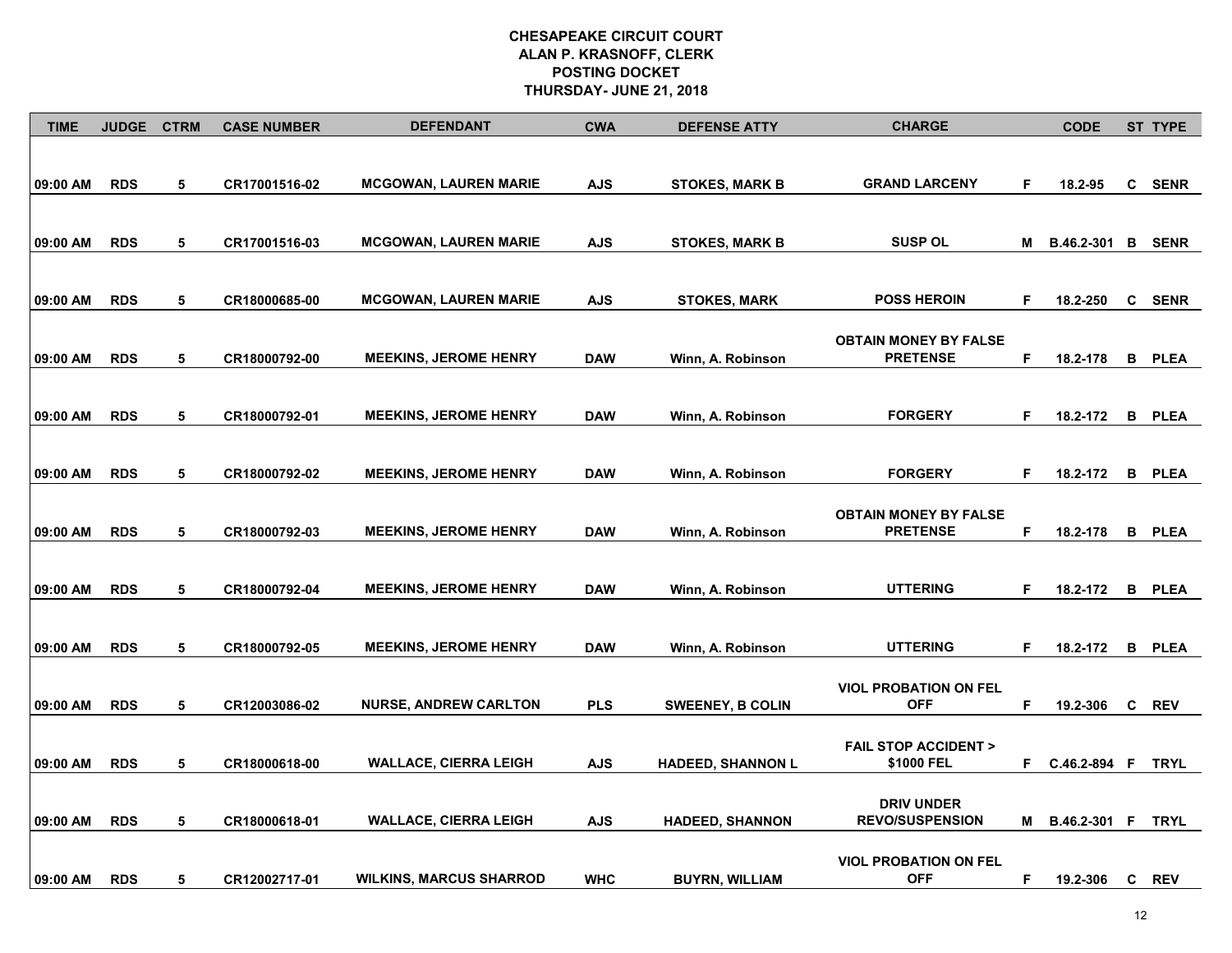| <b>TIME</b>   | <b>JUDGE</b> | <b>CTRM</b> | <b>CASE NUMBER</b> | <b>DEFENDANT</b>               | <b>CWA</b> | <b>DEFENSE ATTY</b>          | <b>CHARGE</b>                                   |    | <b>CODE</b> |   | <b>ST TYPE</b> |
|---------------|--------------|-------------|--------------------|--------------------------------|------------|------------------------------|-------------------------------------------------|----|-------------|---|----------------|
| 09:00 AM      | <b>RDS</b>   | 5           | CR16000131-01      | <b>WOODEN, DE'QUAN MONTE</b>   | <b>PLS</b> | <b>MATTHEW, WOOTEN</b>       | <b>PROB VIOL (GRAND</b><br><b>LARCENY PERS)</b> | F  | 19.2-306    | C | <b>BOND</b>    |
| 09:01 AM MATA |              | 6           | CR14002489-12      | <b>CANNIE, TIMOTHY DARNELL</b> |            | <b>GIVANDO, STEPHEN</b>      | <b>PROB VIOL (GRAND</b><br><b>LARCENY)</b>      | F  | 19.2-306    |   | C DC           |
| 09:01 AM MATA |              | 6           | CR14002489-13      | <b>CANNIE, TIMOTHY DARNELL</b> |            | <b>GIVANDO, STEPHEN</b>      | <b>PROB VIOL (CREDIT CARD</b><br>THEFT)         | F  | 19.2-306    |   | C DC           |
| 09:01 AM MATA |              | 6           | CR14002489-14      | <b>CANNIE, TIMOTHY DARNELL</b> |            | <b>GIVANDO, STEPHEN</b>      | PROB VIOL (IDENTITY<br>THEFT)                   | Μ  | 19.2-306    |   | C DC           |
| 09:01 AM      | <b>MATA</b>  | 6           | CR11002046-04      | <b>CHAPPELL, ERNIE LEE; JR</b> |            | <b>TAYLOR, MATTHEW T; SR</b> | PROB VIOL (POSSESS<br><b>HEROIN</b> )           | F  | 19.2-306    |   | C DC           |
| 09:01 AM      | <b>MATA</b>  | 6           | CR12000749-05      | <b>CHAPPELL, ERNIE LEE; JR</b> |            | <b>TAYLOR, MATTHEW T; SR</b> | <b>PROB VIOL (GRAND</b><br><b>LARCENY)</b>      | F  | 19.2-306    |   | C DC           |
| 09:01 AM      | <b>MATA</b>  | 6           | CR12000749-06      | CHAPPELL, ERNIE LEE; JR        |            | <b>TAYLOR, MATTHEW T; SR</b> | PROB VIOL(LARC W/ INT TO<br>SELL)               | F  | 19.2-306    |   | C DC           |
| 09:01 AM MATA |              | 6           | CR11001194-06      | <b>COLTRAIN, JUSTIN ANDREW</b> |            | PASS, STEPHANIE P            | <b>VIOL PROBATION ON FEL</b><br><b>OFF</b>      | F. | 19.2-306    |   | B DC           |
| 09:01 AM MATA |              | 6           | CR12002866-07      | <b>COLTRAIN, JUSTIN ANDREW</b> |            | PASS, STEPHANIE P            | <b>VIOL PROBATION ON FEL</b><br><b>OFF</b>      | F  | 19.2-306    |   | B DC           |
| 09:01 AM      | <b>MATA</b>  | 6           | CR16000019-00      | <b>COLTRAIN, JUSTIN ANDREW</b> |            | <b>PASS, STEPHANIE P</b>     | <b>GRAND LARCENY</b>                            | F. | 18.2-95     |   | B DC           |
| 09:01 AM      | <b>MATA</b>  | 6           | CR11001356-02      | <b>CUETO, GINGER MARIE</b>     |            | <b>BLACK, HUGH E; III</b>    | <b>VIOL PROBATION ON FEL</b><br><b>OFF</b>      | F  | 19.2-306    |   | C DC           |
| 09:01 AM      | <b>MATA</b>  | 6           | CR11001759-02      | <b>CUETO, GINGER MARIE</b>     |            | <b>BLACK, HUGH E; III</b>    | <b>VIOL PROBATION ON FEL</b><br><b>OFF</b>      | F  | 19.2-306    | C | DC             |
| 09:01 AM      | MATA         | 6           | CR05A01085-01      | DUNNING, MORGAN JAY            |            | <b>OXENHAM, CARA P</b>       | <b>VIOL PROBATION ON FEL</b><br><b>OFF</b>      | F. | 19.2-306    |   | C DC           |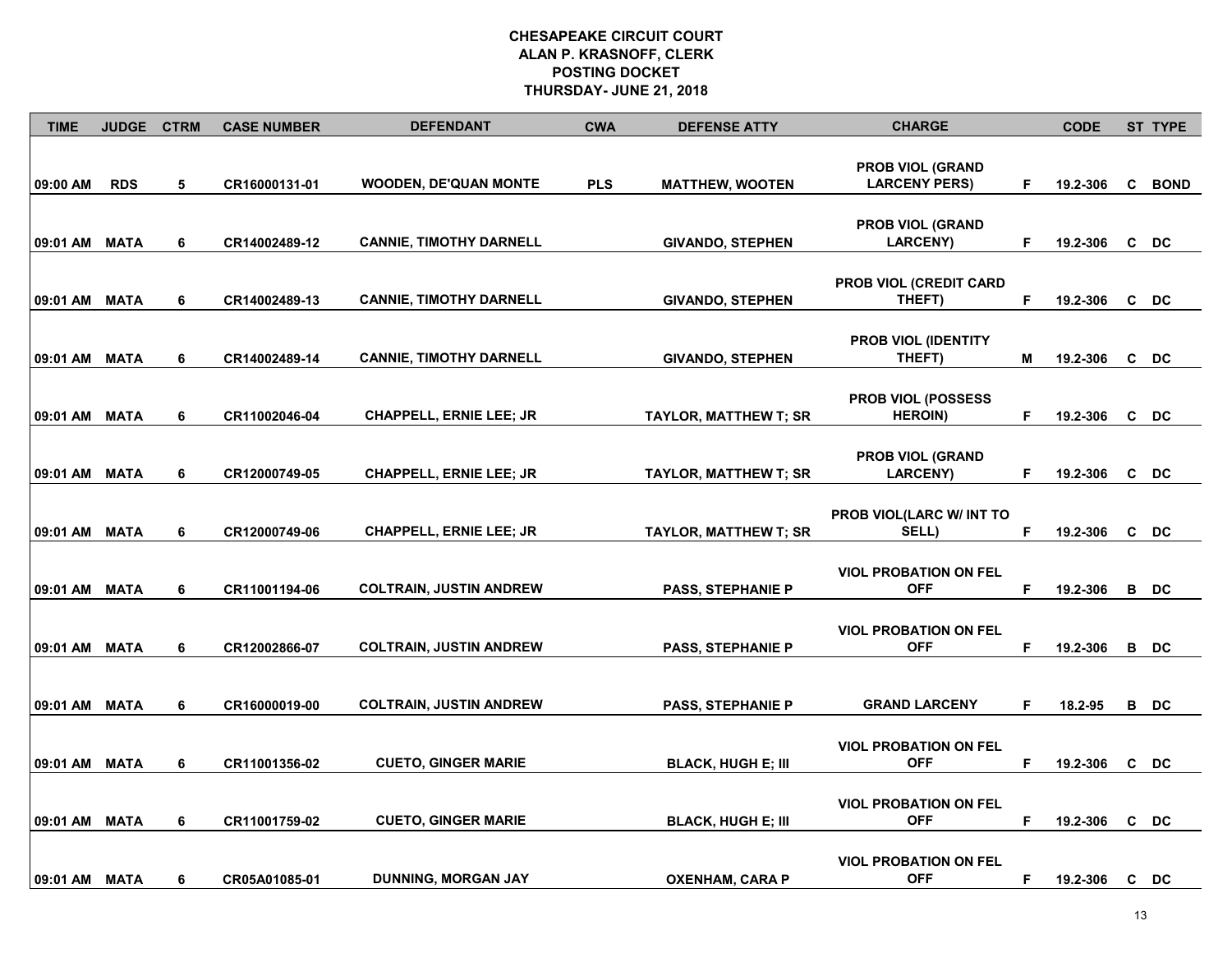| <b>TIME</b>   | JUDGE CTRM  |   | <b>CASE NUMBER</b> | <b>DEFENDANT</b>               | <b>CWA</b> | <b>DEFENSE ATTY</b>     | <b>CHARGE</b>                                 |    | <b>CODE</b> | <b>ST TYPE</b>  |
|---------------|-------------|---|--------------------|--------------------------------|------------|-------------------------|-----------------------------------------------|----|-------------|-----------------|
| 09:01 AM MATA |             | 6 | CR08001765-01      | DUNNING, MORGAN JAY            |            | <b>OXENHAM, CARA P</b>  | <b>VIOL PROBATION ON FEL</b><br><b>OFF</b>    | F  | 19.2-306    | C DC            |
| 09:01 AM MATA |             | 6 | CR11001680-01      | DUNNING, MORGAN JAY            |            | <b>OXENHAM, CARA P</b>  | <b>VIOL PROBATION ON FEL</b><br><b>OFF</b>    | F  | 19.2-306    | C DC            |
| 09:01 AM      | MATA        | 6 | CR11002789-08      | GALVIN, MORGAN RAE             |            | OXENHAM, CARA           | <b>VIOL PROBATION ON FEL</b><br><b>OFF</b>    | F  | 19.2-306    | B DC            |
| 09:01 AM MATA |             | 6 | CR11002789-09      | <b>GALVIN, MORGAN RAE</b>      |            | <b>OXENHAM, CARA</b>    | <b>VIOL PROBATION ON FEL</b><br><b>OFF</b>    | F. | 19.2-306    | B DC            |
| 09:01 AM MATA |             | 6 | CR11002789-10      | GALVIN, MORGAN RAE             |            | <b>OXENHAM, CARA</b>    | <b>VIOL PROBATION ON FEL</b><br><b>OFF</b>    | F  | 19.2-306    | B DC            |
| 09:01 AM      | <b>MATA</b> | 6 | CR15000400-02      | <b>GALVIN, MORGAN RAE</b>      |            | <b>OXENHAM, CARA</b>    | <b>VIOL PROBATION ON FEL</b><br><b>OFF</b>    | F  | 19.2-306    | B DC            |
| 09:01 AM MATA |             | 6 | CR13002311-03      | <b>GRANT, JAMES ARNOLD; JR</b> |            | <b>SWEENEY, B COLIN</b> | <b>VIOL PROBATION ON FEL</b><br><b>OFF</b>    | F  | 19.2-306    | C DC            |
| 09:01 AM      | <b>MATA</b> | 6 | CR14000600-01      | <b>GRANT, JAMES ARNOLD; JR</b> |            | <b>MELTON, JAMES</b>    | <b>VIOL PROBATION ON FEL</b><br><b>OFF</b>    | F. | 19.2-306    | C DC            |
| 09:01 AM MATA |             | 6 | CR17000042-07      | <b>HAMMEREN, CLAUDIA ANNE</b>  |            | <b>SWEENEY, B COLIN</b> | <b>PROB VIOL (POSSESS)</b><br><b>HEROIN)</b>  | F  | 19.2-306    | C DC            |
| 09:01 AM      | <b>MATA</b> | 6 | CR17000042-08      | HAMMEREN, CLAUDIA ANNE         |            | <b>SWEENEY, B COLIN</b> | <b>PROB VIOL (POSSESS)</b><br><b>HEROIN</b> ) | F  | 19.2-306    | C DC            |
| 09:01 AM      | <b>MATA</b> | 6 | CR17000042-10      | HAMMEREN, CLAUDIA ANNE         |            | <b>SWEENEY, B COLIN</b> | <b>GD BEH VIOL(POSS CONTR</b><br>PARAPH)      | М  | 19.2-306    | C DC            |
| 09:01 AM      | <b>MATA</b> | 6 | CR17000042-12      | <b>HAMMEREN, CLAUDIA ANNE</b>  |            | <b>SWEENEY, B COLIN</b> | <b>GD BEH VIOL(POSS CONTR</b><br>PARAPH)      | М  | 19.2-306    | c <sub>DC</sub> |
| 09:01 AM MATA |             | 6 | CR17000042-13      | <b>HAMMEREN, CLAUDIA ANNE</b>  |            | <b>SWEENEY, B COLIN</b> | <b>GOOD BEHAV VIOL (DUI: 1ST</b><br>OFF)      | М  | 19.2-306    | C DC            |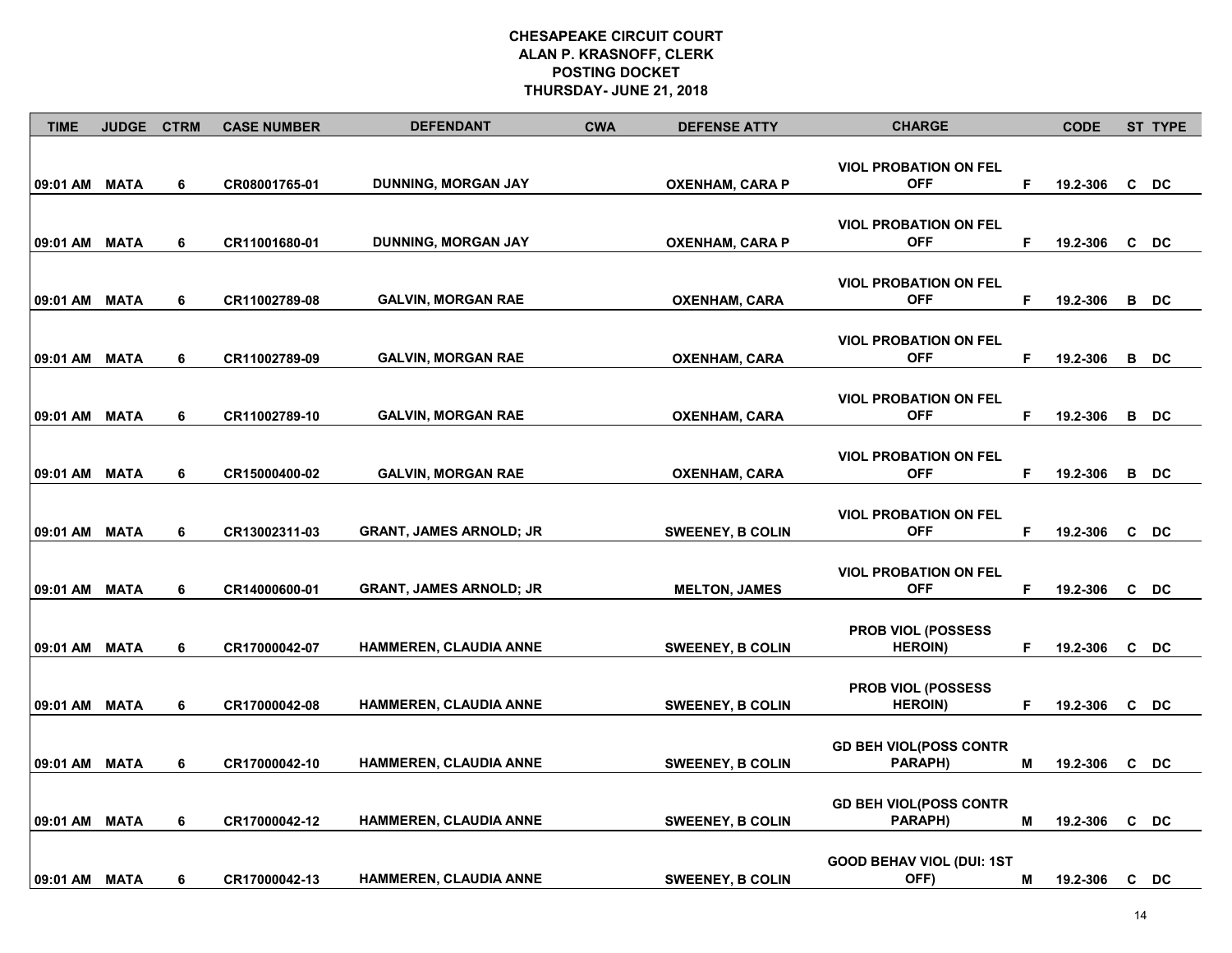| <b>TIME</b>   | <b>JUDGE</b> | <b>CTRM</b> | <b>CASE NUMBER</b> | <b>DEFENDANT</b>               | <b>CWA</b> | <b>DEFENSE ATTY</b>           | <b>CHARGE</b>                                      |   | <b>CODE</b>        |   | ST TYPE |
|---------------|--------------|-------------|--------------------|--------------------------------|------------|-------------------------------|----------------------------------------------------|---|--------------------|---|---------|
| 09:01 AM MATA |              | 6           | CR17000042-14      | HAMMEREN, CLAUDIA ANNE         |            | <b>SWEENEY, B COLIN</b>       | <b>GD BEH VIOL(DRIV ON</b><br><b>REV'D LIC)</b>    | M | 19.2-306           | C | DC      |
| 09:01 AM MATA |              | 6           | CR18000716-00      | <b>HAMMEREN, CLAUDIA ANNE</b>  |            | <b>HOGAN, DANIEL</b>          | <b>GRAND LARCENY</b>                               | F | 18.2-95            |   | C DC    |
| 09:01 AM MATA |              | 6           | CR18000716-01      | HAMMEREN, CLAUDIA ANNE         |            | <b>MUSSONI, ERIK</b>          | <b>STOLEN PROPERTY</b>                             |   | F 18.2-108.01 C DC |   |         |
| 09:01 AM MATA |              | 6           | CR18000716-02      | <b>HAMMEREN, CLAUDIA ANNE</b>  |            | <b>MUSSONI, ERIK</b>          | <b>OBTAIN MONEY</b><br><b>FALSELY/INT FRAUD</b>    | М | 18.2-178           |   | C DC    |
| 09:01 AM MATA |              | 6           | CR14001421-01      | <b>HOLT, JAMES BRANDON</b>     |            | <b>SPENCER, JO ANNE</b>       | <b>VIOL PROBATION ON FEL</b><br><b>OFF</b>         | F | 19.2-306           |   | C DC    |
| 09:01 AM      | <b>MATA</b>  | 6           | CR17000976-00      | <b>KARNES, LOREN ALBERTSON</b> |            | <b>HOLDER, WILLIAM JOSHUA</b> | <b>POSSESS FENTANYL</b>                            | F | 18.2-250           | B | DC      |
| 09:01 AM      | MATA         | 6           | CR17000976-01      | <b>KARNES, LOREN ALBERTSON</b> |            | <b>HOLDER, WILLIAM JOSHUA</b> | <b>POSSESS PARPHERNALIA</b>                        | м | 54.1-3466          | В | DC      |
| 09:01 AM MATA |              | 6           | CR17000976-02      | <b>KARNES, LOREN ALBERTSON</b> |            | <b>HOLDER, WILLIAM JOSHUA</b> | <b>POSSESS MARIJUANA</b>                           | М | 18.2-250.1         |   | B DC    |
| 09:01 AM MATA |              | 6           | CR17001340-00      | <b>KARNES, LOREN ALBERTSON</b> |            | <b>FLANDERS, JOSHUA B</b>     | <b>CONSPIRE TO COMMIT</b><br><b>LARCENY</b>        | F | 18.2-23            |   | C DC    |
|               |              |             |                    |                                |            |                               |                                                    |   |                    |   |         |
| 09:01 AM MATA |              | 6           | CR17001340-01      | <b>KARNES, LOREN ALBERTSON</b> |            | <b>FLANDERS, JOSHUA B</b>     | <b>GRAND LARCENY</b><br><b>LARCENY W/INTENT TO</b> | F | 18.2-95            |   | C DC    |
| 09:01 AM      | <b>MATA</b>  | 6           | CR17001340-02      | <b>KARNES, LOREN ALBERTSON</b> |            | <b>FLANDERS, JOSHUA B</b>     | <b>SELL</b><br><b>OBTAIN MONEY BY FALSE</b>        | F | 18.2-108.01 C      |   | DC      |
| 09:01 AM      | <b>MATA</b>  | 6           | CR17001340-03      | <b>KARNES, LOREN ALBERTSON</b> |            | <b>FLANDERS, JOSHUA B</b>     | <b>PRETENSE</b>                                    | F | 18.2-178           | C | DC      |
| 09:01 AM MATA |              | 6           | CR17001340-05      | <b>KARNES, LOREN ALBERTSON</b> |            | <b>FLANDERS, JOSHUA B</b>     | <b>GRAND LARCENY</b>                               | F | 18.2-95            |   | C DC    |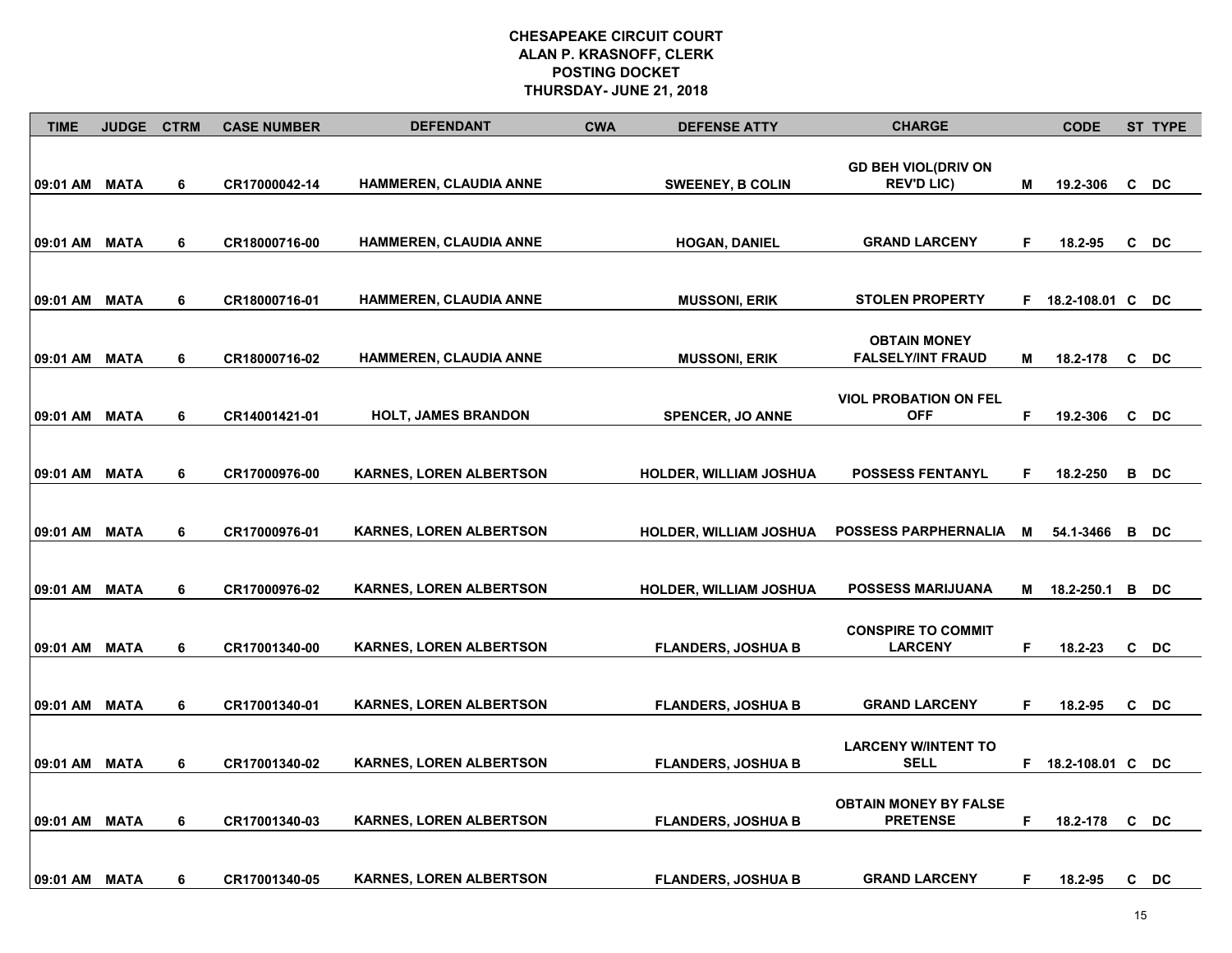| <b>TIME</b>   | <b>JUDGE</b> | <b>CTRM</b> | <b>CASE NUMBER</b> | <b>DEFENDANT</b>                  | <b>CWA</b> | <b>DEFENSE ATTY</b>       | <b>CHARGE</b>                              |    | <b>CODE</b> |   | <b>ST TYPE</b> |
|---------------|--------------|-------------|--------------------|-----------------------------------|------------|---------------------------|--------------------------------------------|----|-------------|---|----------------|
| 09:01 AM      | <b>MATA</b>  | 6           | CR10000091-03      | <b>KLEMSTINE, NATHAN ROBERT</b>   |            | <b>SPENCER, JOANNE</b>    | <b>VIOL PROBATION ON FEL</b><br><b>OFF</b> | F  | 19.2-306    |   | B DC           |
|               |              |             |                    |                                   |            |                           |                                            |    |             |   |                |
| 09:01 AM MATA |              | 6           | CR15001732-00      | <b>KLEMSTINE, NATHAN ROBERT</b>   |            | <b>SPENCER, JO ANNE</b>   | <b>ELUDE</b>                               | F. | 46.2-817B   |   | B DC           |
| 09:01 AM MATA |              | 6           | CR14002402-01      | LATIMER, RYAN ADAM                |            | <b>PASS, STEPHANIE P</b>  | <b>VIOL PROBATION ON FEL</b><br><b>OFF</b> | F  | 19.2-306    |   | B DC           |
| 09:01 AM MATA |              | 6           | CR15000755-04      | <b>LATIMER, RYAN ADAM</b>         |            | <b>PASS, STEPHANIE P</b>  | <b>VIOL PROBATION ON FEL</b><br><b>OFF</b> | F. | 19.2-306    |   | B DC           |
|               |              |             |                    |                                   |            |                           | <b>VIOL PROBATION ON FEL</b>               |    |             |   |                |
| 09:01 AM MATA |              | 6           | CR15000755-05      | <b>LATIMER, RYAN ADAM</b>         |            | <b>PASS, STEPHANIE P</b>  | <b>OFF</b>                                 | F  | 19.2-306    |   | B DC           |
| 09:01 AM      | <b>MATA</b>  | 6           | CR14000450-01      | <b>LEWIS, TIFFANY COLLEEN</b>     |            | Wegman, Robert L.         | <b>VIOL PROBATION ON FEL</b><br><b>OFF</b> | F  | 19.2-306    |   | B DC           |
| 09:01 AM      | <b>MATA</b>  | 6           | CR14001510-03      | <b>LEWIS, TIFFANY COLLEEN</b>     |            | Wegman, Robert L.         | <b>VIOL PROBATION ON FEL</b><br><b>OFF</b> | F  | 19.2-306    | в | DC             |
|               |              |             |                    |                                   |            |                           | <b>VIOL PROBATION ON FEL</b>               |    |             |   |                |
| 09:01 AM MATA |              | 6           | CR14001745-01      | <b>LEWIS, TIFFANY COLLEEN</b>     |            | Wegman, Robert L.         | <b>OFF</b>                                 | F  | 19.2-306    |   | B DC           |
| 09:01 AM MATA |              | 6           | CR03A02493-04      | <b>LINKOUS, CHRISTOPHER SHAWN</b> |            | <b>WOOTEN, MATTHEW</b>    | <b>PROB VIOL (GRAND</b><br><b>LARCENY)</b> | F  | 19.2-306    |   | C DC           |
| 09:01 AM MATA |              | 6           | CR14002504-02      | LINKOUS, CHRISTOPHER SHAWN        |            | <b>WOOTEN, MATTHEW</b>    | <b>PROB VIOL (GRAND</b><br><b>LARCENY)</b> | F  | 19.2-306    |   | C DC           |
| 09:01 AM MATA |              | 6           | CR17001847-00      | LINKOUS, CHRISTOPHER SHAWN        |            | <b>PASS, STEPHANIE P</b>  | <b>POSSESS FENTANYL</b>                    | F  | 18.2-250    |   | B DC           |
| 09:01 AM MATA |              | 6           | CR06A01886-01      | LITTLE, JEDEDIAH WILLIAM          |            | <b>SHANNON, KRISTEN M</b> | PROB VIOL(POSS<br><b>BURGLARS TOOLS)</b>   | F. | 19.2-306    |   | C DC           |
| 09:01 AM MATA |              | 6           | CR06A01887-01      | LITTLE, JEDEDIAH WILLIAM          |            | <b>SHANNON, KRISTEN M</b> | <b>PROB VIOL</b><br>(CONCEALMENT)          | F. | 19.2-306    |   | C DC           |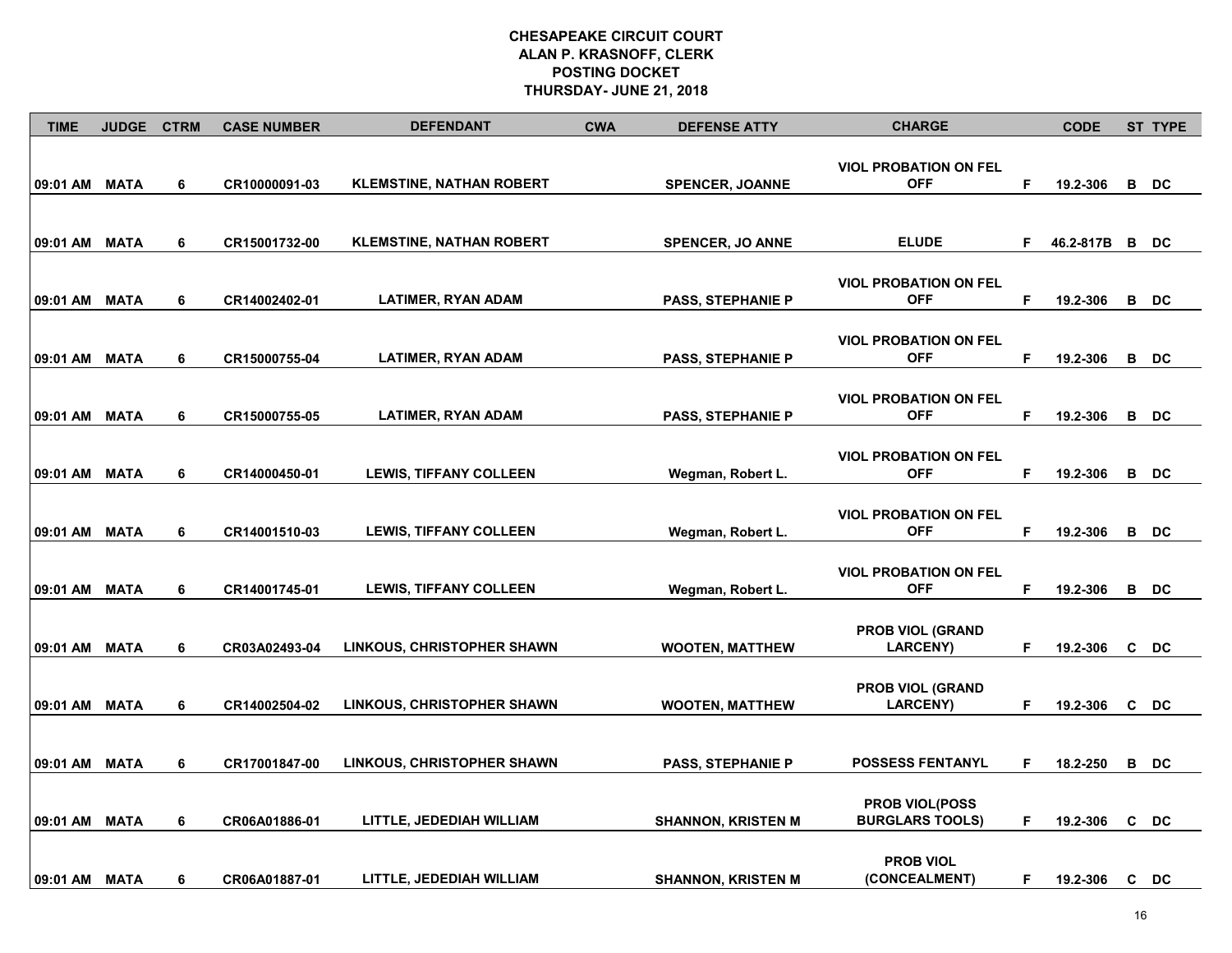| <b>TIME</b>   | <b>JUDGE</b> | <b>CTRM</b> | <b>CASE NUMBER</b> | <b>DEFENDANT</b>                | <b>CWA</b> | <b>DEFENSE ATTY</b>          | <b>CHARGE</b>                              |   | <b>CODE</b> |    | <b>ST TYPE</b> |
|---------------|--------------|-------------|--------------------|---------------------------------|------------|------------------------------|--------------------------------------------|---|-------------|----|----------------|
|               |              |             |                    |                                 |            |                              |                                            |   |             |    |                |
| 09:01 AM MATA |              | 6           | CR12001284-05      | LITTLE, JEDEDIAH WILLIAM        |            | <b>SHANNON, KRISTEN M</b>    | <b>PROB VIOL (GRAND</b><br><b>LARCENY)</b> | F | 19.2-306    |    | C DC           |
|               |              |             |                    |                                 |            |                              |                                            |   |             |    |                |
|               |              |             |                    |                                 |            |                              |                                            |   |             |    |                |
| 09:01 AM MATA |              | 6           | CR12001284-06      | LITTLE, JEDEDIAH WILLIAM        |            | <b>SHANNON, KRISTEN M</b>    | <b>PROB VIOL (TRESPASS)</b>                | м | 19.2-306    |    | C DC           |
|               |              |             |                    |                                 |            |                              |                                            |   |             |    |                |
|               |              |             |                    |                                 |            |                              | <b>PROB VIOL (GRAND</b>                    |   |             |    |                |
| 09:01 AM MATA |              | 6           | CR12001284-07      | LITTLE, JEDEDIAH WILLIAM        |            | <b>SHANNON, KRISTEN M</b>    | <b>LARCENY)</b>                            | F | 19.2-306    |    | C DC           |
|               |              |             |                    |                                 |            |                              |                                            |   |             |    |                |
|               |              |             |                    |                                 |            |                              | <b>VIOL PROBATION ON FEL</b>               |   |             |    |                |
| 09:01 AM MATA |              | 6           | CR12000986-03      | <b>LYNCH, PATRICK CODY</b>      |            | <b>WEGMAN, ROBERT L</b>      | <b>OFF</b>                                 | F | 19.2-306    |    | B DC           |
|               |              |             |                    |                                 |            |                              |                                            |   |             |    |                |
| 09:01 AM MATA |              | 6           | CR16001531-00      | <b>LYNCH, PATRICK CODY</b>      |            | <b>MESSMAN, MYKELL L</b>     | <b>POSSESS HEROIN</b>                      | F | 18.2-250    | В  | DC             |
|               |              |             |                    |                                 |            |                              |                                            |   |             |    |                |
|               |              |             |                    |                                 |            |                              | <b>VIOL PROBATION ON FEL</b>               |   |             |    |                |
| 09:01 AM      | MATA         | 6           | CR13000558-06      | <b>MUNDIE, MATTHEW JOSEPH</b>   |            | Buyrn, Richard L.            | <b>OFF</b>                                 | F | 19.2-306    |    | B DC           |
|               |              |             |                    |                                 |            |                              |                                            |   |             |    |                |
|               |              |             |                    |                                 |            |                              |                                            |   |             |    |                |
| 09:01 AM MATA |              | 6           | CR15001127-00      | MUNDIE, MATTHEW JOSEPH          |            | TITTER, JENNIFER             | <b>POSSESS HEROIN</b>                      | F | 18.2-250    |    | B DC           |
|               |              |             |                    |                                 |            |                              |                                            |   |             |    |                |
|               |              |             |                    |                                 |            |                              | <b>PROB VIOL (GRAND</b>                    |   |             |    |                |
| 09:01 AM MATA |              | 6           | CR17000053-01      | <b>NORMAN, CORTEZ FRED</b>      |            | <b>BOUCHARD, JULIAN</b>      | <b>LARCENY)</b>                            | F | 19.2-306    |    | C DC           |
|               |              |             |                    |                                 |            |                              |                                            |   |             |    |                |
| 09:01 AM MATA |              | 6           | CR13000625-01      | <b>PARDEE, DANIEL THOMAS</b>    |            | <b>KORSLUND, ERIC</b>        | <b>VIOL PROBATION ON FEL</b><br><b>OFF</b> | F | 19.2-306    |    | C DC           |
|               |              |             |                    |                                 |            |                              |                                            |   |             |    |                |
|               |              |             |                    |                                 |            |                              | <b>PROB VIOL (GRAND</b>                    |   |             |    |                |
| 09:01 AM MATA |              | 6           | CR15000698-01      | <b>PARLETT, KENNETH RAY; JR</b> |            | <b>RENNINGER, NICHOLAS D</b> | <b>LARCENY</b> )                           | F | 19.2-306    |    | C DC           |
|               |              |             |                    |                                 |            |                              |                                            |   |             |    |                |
|               |              |             |                    |                                 |            |                              |                                            |   |             |    |                |
| 09:01 AM MATA |              | 6           | CR17001317-00      | PARLETT, KENNETH RAY; JR        |            | Sacks, Andrew M.             | <b>POSSESS COCAINE</b>                     | F | 18.2-250    |    | B DC           |
|               |              |             |                    |                                 |            |                              |                                            |   |             |    |                |
|               |              |             |                    | PITTS-WORRELL, PATIENCE         |            |                              | <b>VIOL PROBATION ON FEL</b>               |   |             |    |                |
| 09:01 AM      | <b>MATA</b>  | 6           | CR12001883-01      | <b>PATRIC</b>                   |            | <b>DUNN, JASON A</b>         | <b>OFF</b>                                 | F | 19.2-306    | C  | DC             |
|               |              |             |                    |                                 |            |                              |                                            |   |             |    |                |
|               |              |             |                    | PITTS-WORRELL, PATIENCE         |            |                              | <b>VIOL PROBATION ON FEL</b>               |   |             |    |                |
| 09:01 AM MATA |              | 6           | CR12003172-01      | <b>PATRIC</b>                   |            | <b>DUNN, JASON A</b>         | <b>OFF</b>                                 | F | 19.2-306    | C. | DC             |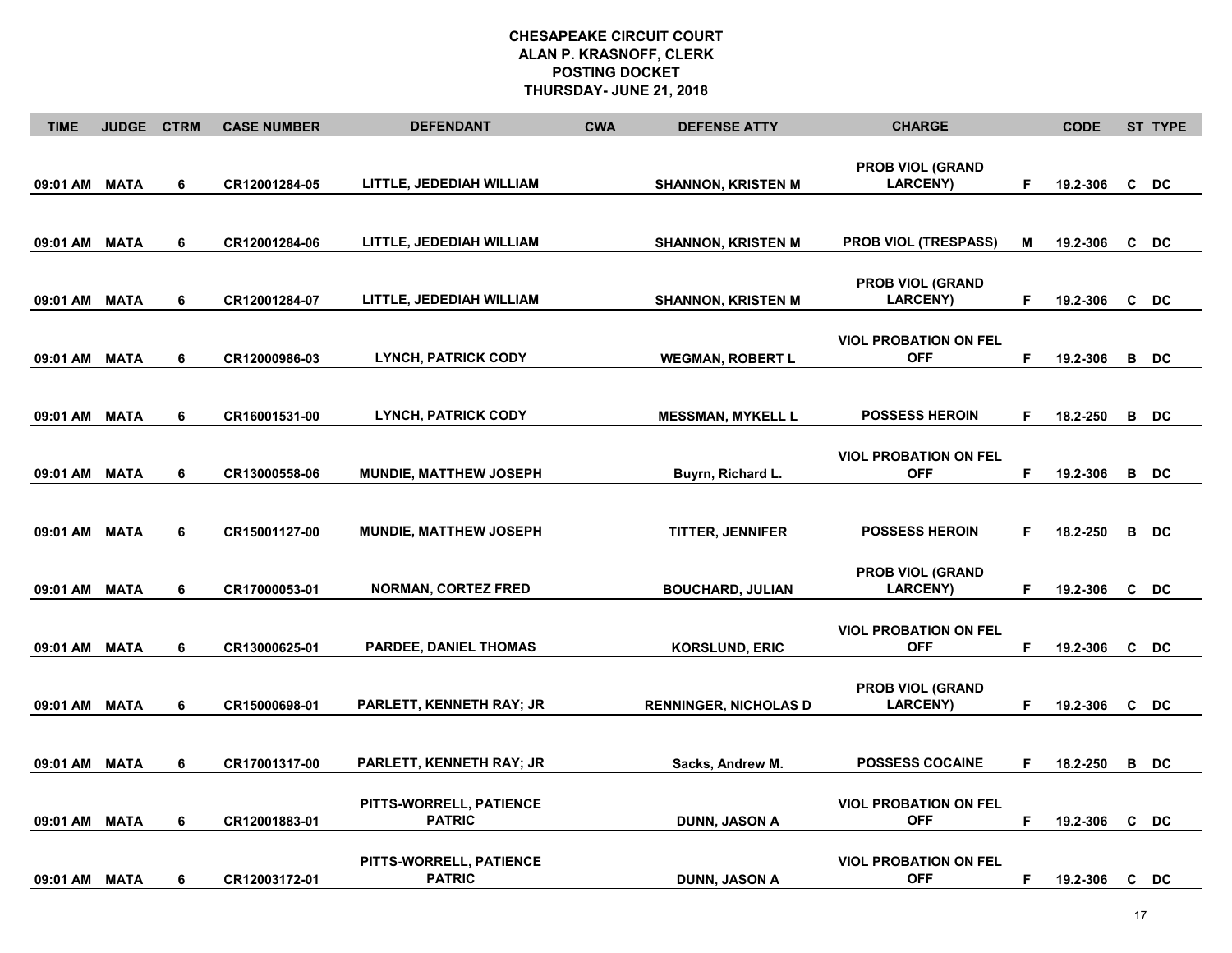| <b>TIME</b>   | <b>JUDGE</b> | <b>CTRM</b> | <b>CASE NUMBER</b> | <b>DEFENDANT</b>                  | <b>CWA</b> | <b>DEFENSE ATTY</b>      | <b>CHARGE</b>                               |   | <b>CODE</b> | <b>ST TYPE</b> |
|---------------|--------------|-------------|--------------------|-----------------------------------|------------|--------------------------|---------------------------------------------|---|-------------|----------------|
| 09:01 AM MATA |              | 6           | CR16001600-01      | RALPH, ANTONIO CORDERO            | <b>AJS</b> | Spencer, Jo Anne         | <b>VIOL PROBATION ON FEL</b><br><b>OFF</b>  | F | 19.2-306    | C DC           |
| 09:01 AM MATA |              | 6           | CR17001129-00      | TEW, CYNTHIA RAE                  |            | <b>SACKS, ANDREW</b>     | <b>POSSESS HEROIN</b>                       | F | 18.2-250    | B DC           |
| 09:01 AM MATA |              | 6           | CR17001129-01      | <b>TEW, CYNTHIA RAE</b>           |            | <b>SACKS, ANDREW</b>     | <b>PETIT LARCENY</b>                        | М | 18.2-96     | B DC           |
| 09:01 AM MATA |              | 6           | CR17001129-02      | TEW, CYNTHIA RAE                  |            | <b>SACKS, ANDREW</b>     | <b>POSSESS FENTANYL</b>                     | F | 18.2-250    | C DC           |
| 09:01 AM MATA |              | 6           | CR08002968-02      | TOLSON, CHRISTOPHER ROBERT        |            | <b>PASS, STEPHANIE P</b> | <b>VIOL PROBATION ON FEL</b><br><b>OFF</b>  | F | 19.2-306    | C DC           |
| 09:01 AM MATA |              | 6           | CR09003527-01      | <b>TOLSON, CHRISTOPHER ROBERT</b> |            | <b>PASS, STEPHANIE P</b> | <b>VIOL PROBATION ON FEL</b><br><b>OFF</b>  | F | 19.2-306    | C DC           |
| 09:01 AM MATA |              | 6           | CR09003528-01      | TOLSON, CHRISTOPHER ROBERT        |            | <b>PASS, STEPHANIE P</b> | <b>VIOL PROBATION ON FEL</b><br><b>OFF</b>  | F | 19.2-306    | C DC           |
| 09:01 AM MATA |              | 6           | CR09003529-01      | <b>TOLSON, CHRISTOPHER ROBERT</b> |            | <b>PASS, STEPHANIE P</b> | <b>VIOL PROBATION ON FEL</b><br><b>OFF</b>  | F | 19.2-306    | C DC           |
| 09:01 AM MATA |              | 6           | CR09003530-01      | <b>TOLSON, CHRISTOPHER ROBERT</b> |            | <b>PASS, STEPHANIE P</b> | <b>VIOL PROBATION ON FEL</b><br><b>OFF</b>  | F | 19.2-306    | C DC           |
| 09:01 AM MATA |              | 6           | CR09003531-01      | <b>TOLSON, CHRISTOPHER ROBERT</b> |            | <b>PASS, STEPHANIE P</b> | <b>VIOL PROBATION ON FEL</b><br><b>OFF</b>  | F | 19.2-306    | C DC           |
| 09:01 AM      | <b>MATA</b>  | 6           | CR09003532-01      | TOLSON, CHRISTOPHER ROBERT        |            | <b>PASS, STEPHANIE P</b> | <b>VIOL PROBATION OF MISD</b><br><b>OFF</b> | M | 19.2-306    | C DC           |
| 09:01 AM      | <b>MATA</b>  | 6           | CR09003753-01      | TOLSON, CHRISTOPHER ROBERT        |            | <b>PASS, STEPHANIE P</b> | <b>VIOL PROBATION ON FEL</b><br><b>OFF</b>  | F | 19.2-306    | C DC           |
| 09:01 AM MATA |              | 6           | CR10000142-02      | <b>TOLSON, CHRISTOPHER ROBERT</b> |            | <b>PASS, STEPHANIE P</b> | <b>VIOL PROBATION ON FEL</b><br><b>OFF</b>  | F | 19.2-306    | C DC           |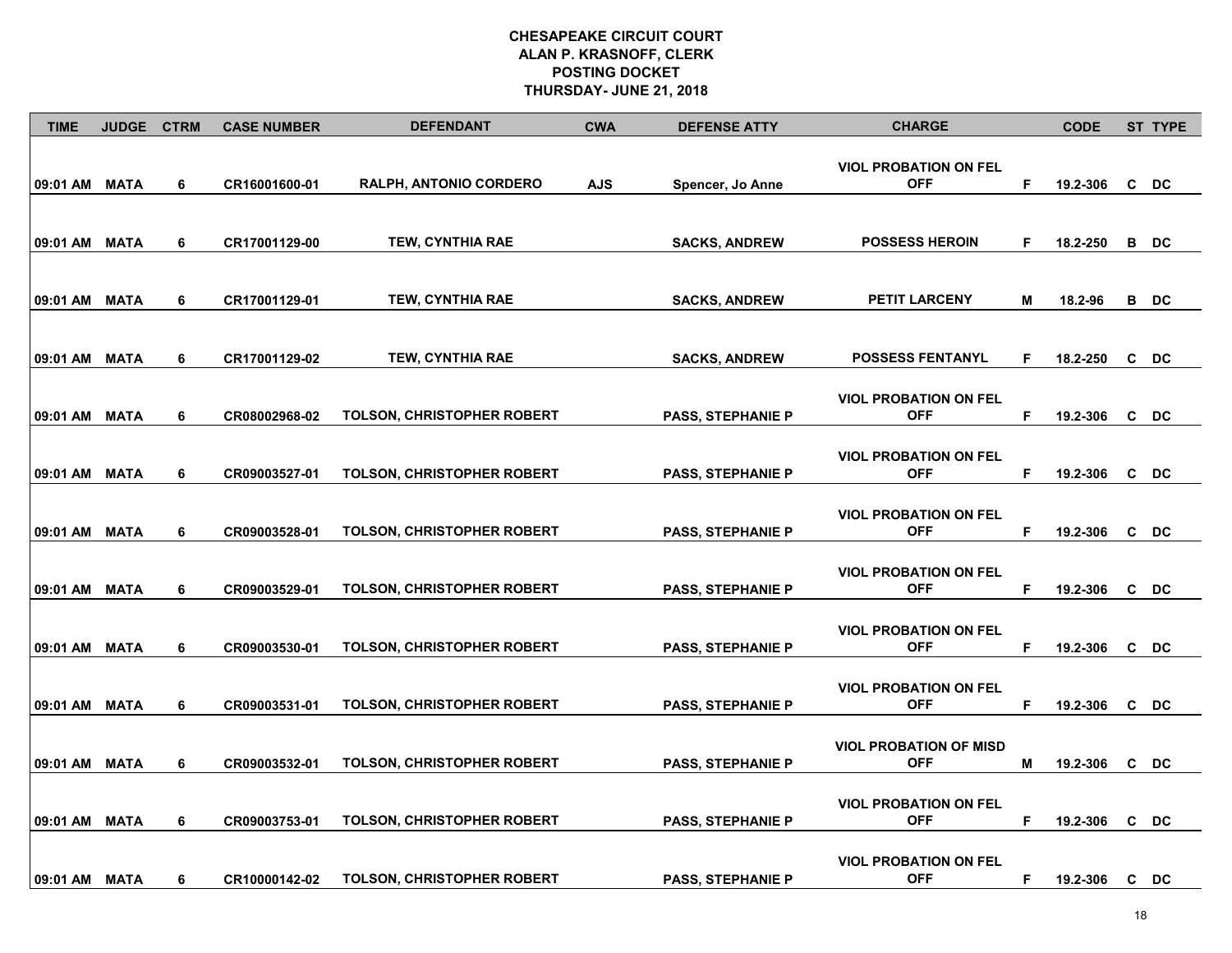| <b>TIME</b>   | <b>JUDGE</b> | <b>CTRM</b>    | <b>CASE NUMBER</b> | <b>DEFENDANT</b>                  | <b>CWA</b> | <b>DEFENSE ATTY</b>      | <b>CHARGE</b>                                       |   | <b>CODE</b> |   | <b>ST TYPE</b> |
|---------------|--------------|----------------|--------------------|-----------------------------------|------------|--------------------------|-----------------------------------------------------|---|-------------|---|----------------|
| 09:01 AM      | MATA         | 6              | CR10000142-03      | TOLSON, CHRISTOPHER ROBERT        |            | <b>PASS, STEPHANIE P</b> | <b>VIOL PROBATION ON FEL</b><br><b>OFF</b>          | F | 19.2-306    | C | DC             |
| 09:01 AM MATA |              | 6              | CR17000279-00      | TOLSON, CHRISTOPHER ROBERT        |            | Winn, A. Robinson        | LARCENY, 3RD+OFF                                    | F | 18.2-104    |   | C DC           |
| 09:01 AM MATA |              | 6              | CR17000279-01      | <b>TOLSON, CHRISTOPHER ROBERT</b> |            | Winn, A. Robinson        | <b>LARCENY, 3RD+ OFF</b>                            | F | 18.2-104    |   | C DC           |
| 09:01 AM MATA |              | 6              | CR17000279-02      | <b>TOLSON, CHRISTOPHER ROBERT</b> |            | Winn, A. Robinson        | <b>GRAND LARCENY</b>                                | F | 18.2-95     |   | C DC           |
| 09:01 AM      | <b>MATA</b>  | 6              | CR13001353-03      | <b>WILLIAMS, EMMA LOUISE</b>      |            | Mason, G. Jeffrey        | <b>VIOL PROBATION ON FEL</b><br><b>OFF</b>          | F | 19.2-306    |   | B DC           |
| 09:01 AM      | <b>MATA</b>  | 6              | CR13001353-04      | <b>WILLIAMS, EMMA LOUISE</b>      |            | Mason, G. Jeffrey        | <b>VIOL GOOD BEHAV ON MISD</b><br><b>OFF</b>        | Μ | 19.2-306    |   | B DC           |
| 09:30 AM      | <b>RDS</b>   | $\mathbf{2}$   | CR07003007-02      | ANGEL, DANNY LEE; JR              |            |                          | <b>PROB VIOL (PWID COCAINE) F</b>                   |   | 19.2-306    |   | C ADAT         |
| 09:30 AM      | <b>RDS</b>   | $\mathbf{2}$   | CR17000826-03      | <b>BROWN, DARRIUS MARQUIS</b>     |            |                          | <b>GD BEHAV VIOL (A&amp;B: FAM</b><br><b>MEMBR)</b> | М | 19.2-306    |   | C ADAT         |
| 09:30 AM      | <b>RDS</b>   | $\mathbf{2}$   | CR17000826-04      | <b>BROWN, DARRIUS MARQUIS</b>     |            |                          | <b>GD BEHAV VIOL (A&amp;B: FAM</b><br>MEMBR)        | M | 19.2-306    |   | C ADAT         |
| 09:30 AM      | <b>RDS</b>   | $\mathbf{2}$   | CR18000581-00      | <b>CAPPS, DANIEL ALLAN</b>        | <b>MLK</b> |                          | <b>BURGLARY</b>                                     | F | 18.2-91     |   | C AC           |
| 09:30 AM      | <b>RDS</b>   | $\overline{2}$ | CR18000581-01      | <b>CAPPS, DANIEL ALLAN</b>        | <b>MLK</b> |                          | <b>GRAND LARCENY</b>                                | F | 18.2-95     |   | C AC           |
| 09:30 AM      | <b>RDS</b>   | $\overline{2}$ | CR13001220-05      | <b>FOOR, CONSTANCE LOUISE</b>     |            |                          | <b>PROB VIOL (GRAND</b><br><b>LARCENY</b> )         | F | 19.2-306    |   | C ADAT         |
| 09:30 AM      | <b>RDS</b>   | $\overline{2}$ | CR18000808-01      | <b>HARRELL, WILLIAM LEWIS</b>     |            |                          | <b>FTA-ADAT</b>                                     | М | 18.2-456    |   | C ADAT         |